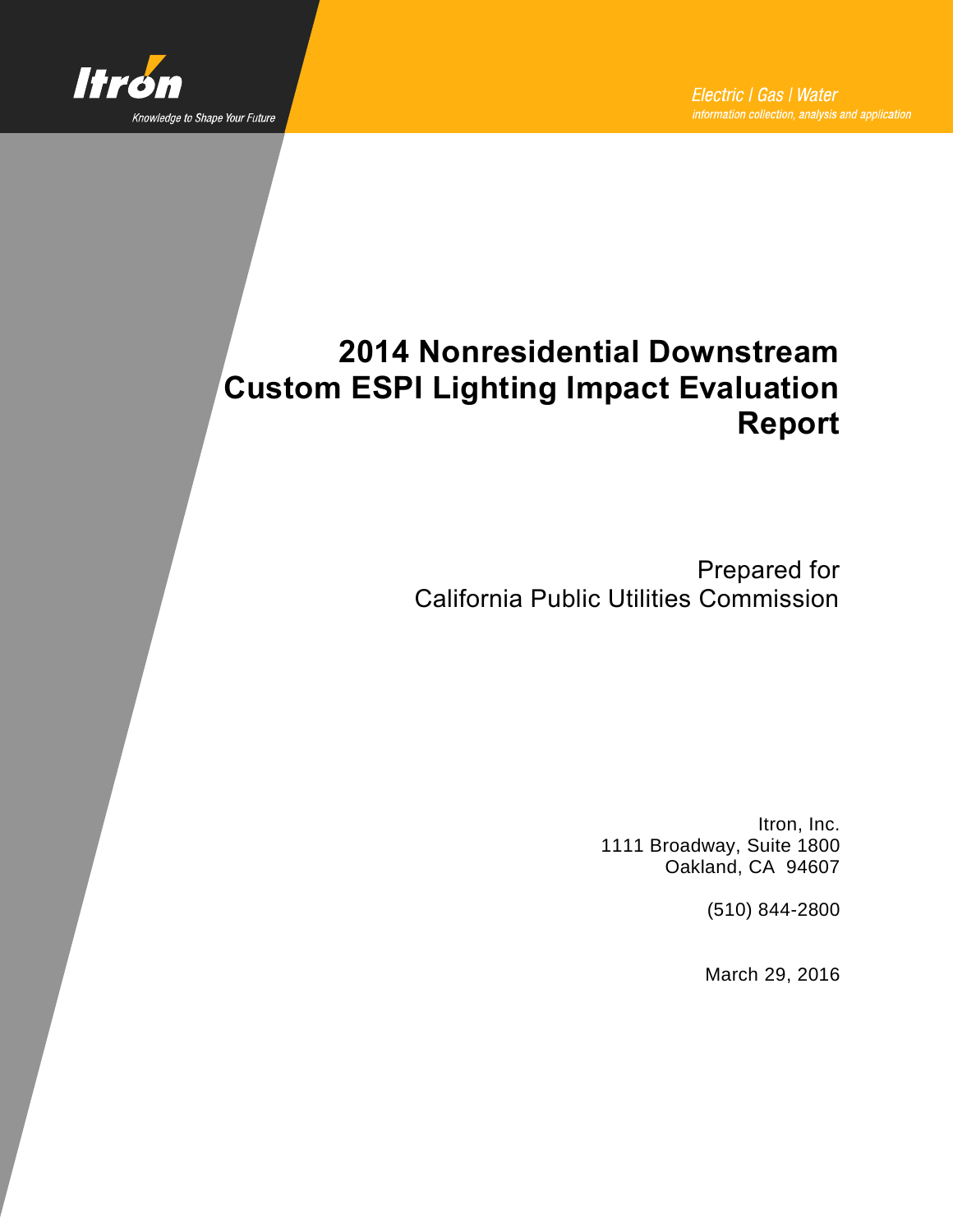# **Table of Contents**

| 4.2 Participant Phone Survey Sample Design and Data Collection 4-4        |
|---------------------------------------------------------------------------|
|                                                                           |
|                                                                           |
|                                                                           |
|                                                                           |
|                                                                           |
| Appendix A Nonresidential Downstream Impact Evaluation Phone Survey A-1   |
| Appendix B Nonresidential Downstream ESPI Impact Evaluation Onsite Survey |
| Appendix C Custom Lighting Gross Impact Evaluation Methodology C-1        |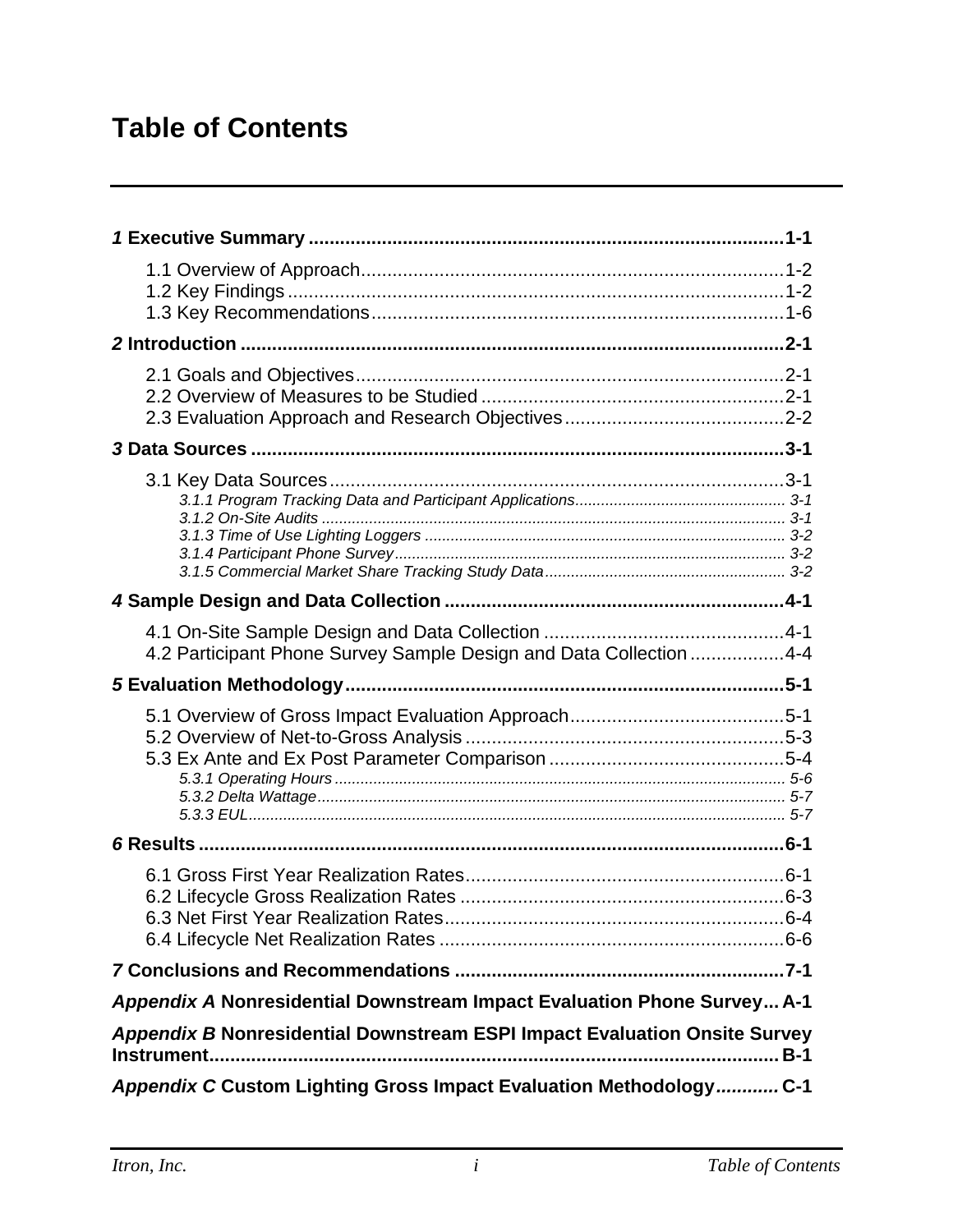#### **List of Tables**

| Table 1-1: 2014 Population Level First Year Gross MWh and MW Savings,                                                             |
|-----------------------------------------------------------------------------------------------------------------------------------|
| Table 1-2: 2014 Population Level Lifecycle Gross MWh and MW Savings,<br>Realization Rates and Sample Relative Precisions by PA1-3 |
| Table 1-3: Comparison of Ex ante and Ex post NTGRs by PA with Relative                                                            |
| Table 1-4: 2014 Population Level First Year Net MWh and MW Savings,<br>Realization Rates and Sample Relative Precisions by PA 1-5 |
| Table 1-5: 2014 Population Level Lifecycle Net MWh and MW Savings,<br>Realization Rates and Sample Relative Precisions by PA 1-5  |
| Table 2-1: Summary of 2014 Nonresidential Downstream Lighting Gross Ex                                                            |
| Table 4-1: Sample Design and Achieved Data Collection for On-Site Sample4-2                                                       |
| Table 4-2: On-Site Sample Distribution by PA and Facility Type 4-3                                                                |
| Table 4-3: Sample Design and Achieved Data Collection for Phone Sample 4-5                                                        |
| Table 5-1: Comparison between Ex Ante and Ex Post Impact Parameters 5-6                                                           |
| Table 6-1: 2014 Population Level First Year Gross kWh Realization Rates and                                                       |
| Table 6-2: 2014 Population Level First Year Gross kW Realization Rates and                                                        |
| Table 6-3: 2014 Population Level Lifecycle Gross kWh Realization Rates and                                                        |
| Table 6-4: 2014 Population Level Lifecycle Gross kW Realization Rates and                                                         |
| Table 6-5: Comparison of Ex ante and Ex post NTGRs by PA with Relative                                                            |
| Table 6-6: 2014 Population Level First Year Net kWh Realization Rates and                                                         |
| Table 6-7: 2014 Population Level First Year Net kW Realization Rates and                                                          |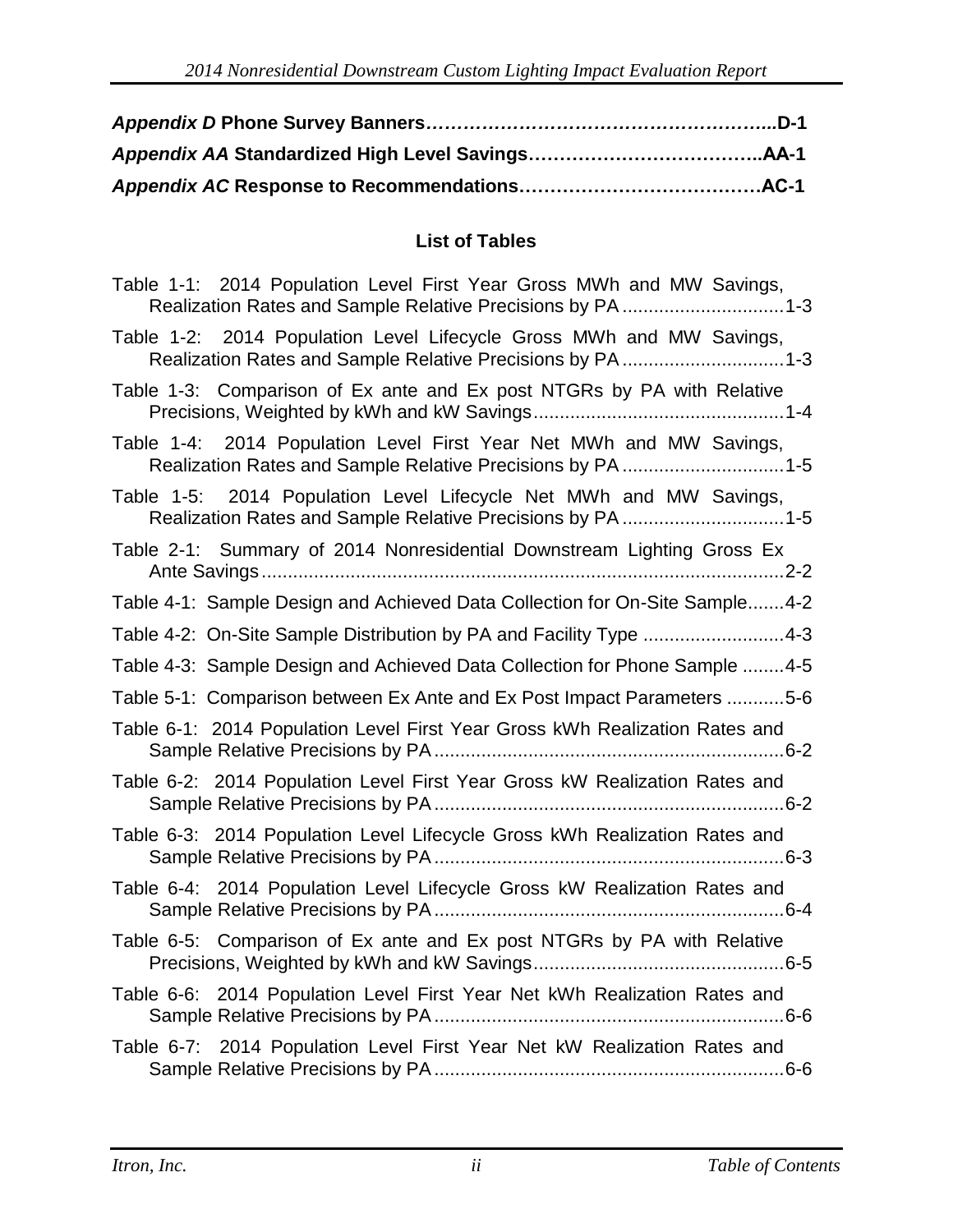Table 6-8: 2014 Population Level Lifecycle Net kWh Realization Rates and Sample Relative Precisions by PA...................................................................6-7 Table 6-9: 2014 Population Level Lifecycle Net kW Realization Rates and Sample Relative Precisions by PA...................................................................6-7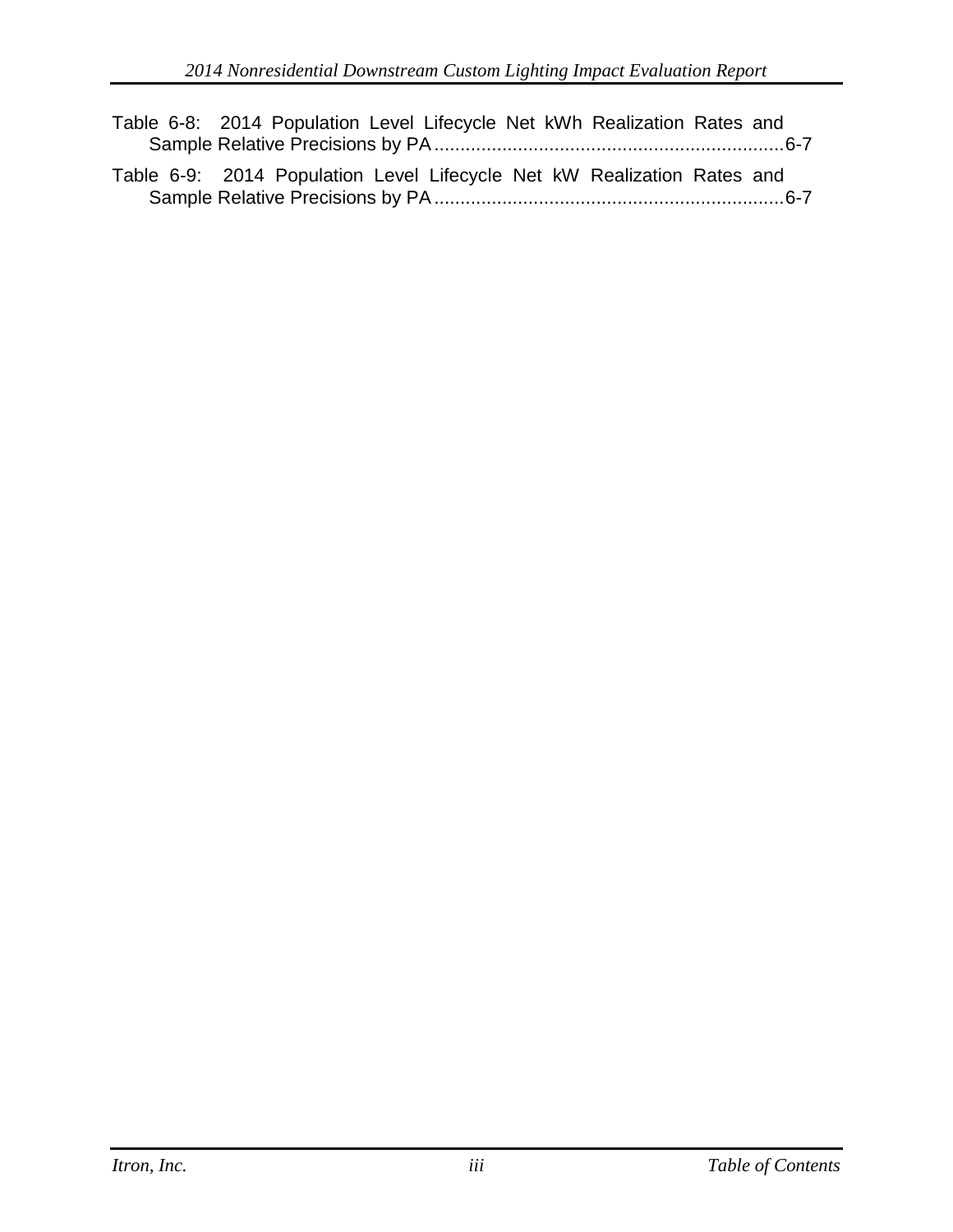# **Executive Summary**

This report documents the activities undertaken by the Nonresidential Downstream Custom Lighting Impact Evaluation of the 2014 investor-owned utilities' (IOU) energy efficiency programs. The overall goal of this study is to address the needs for ex post evaluation for custom measures as outlined in the Efficiency Savings and Performance Incentive (ESPI) decision. <sup>1</sup> As discussed in Appendix 2 of the decision, "for custom projects, all components of the projects will be subject to review. An evaluation based estimate of the savings claim for custom projects in the defined program year will be applied to the custom ex ante claim to adjust gross savings. Net to gross ratios will also be estimated for the projects based on ex post analysis."

For this evaluation, all nonresidential lighting measures that are considered to be custom (i.e., not deemed) were considered for this study. In 2014, energy savings from nonresidential downstream custom lighting measures represented 13% of the overall ex ante gross kWh savings portfolio for the Program Administrators' (PA) energy efficiency programs, and 9% of overall ex ante gross kW savings.

Based on the study goal, the primary research issues for this evaluation center around determining net and gross *ex post* impacts. These research objectives included the following:

- Confirm installations (verification). This included on-site verification of measure installation to confirm the installations reported by the PAs.
- Estimate baseline (both pre-retrofit and code/ISP based) and replacement (post-retrofit) equipment wattages, operating hours, and use shapes to support the estimate of energy savings values and 8,760 impact load shapes.
- Collect facility-wide and area square footage estimates (where applicable) in order to calculate baseline savings using the Lighting Power Density area method.
- **Estimate participant free-ridership to support the development of net-to-gross ratios and** net savings values.
- Estimate remaining useful life values for measures that are subject to a dual baseline, and update effective useful life estimates based on ex post operating hours.

 $\overline{a}$ 

<sup>&</sup>lt;sup>1</sup> D.13.09.023, Decision Adopting Efficiency Savings and Performance Incentive Mechanism.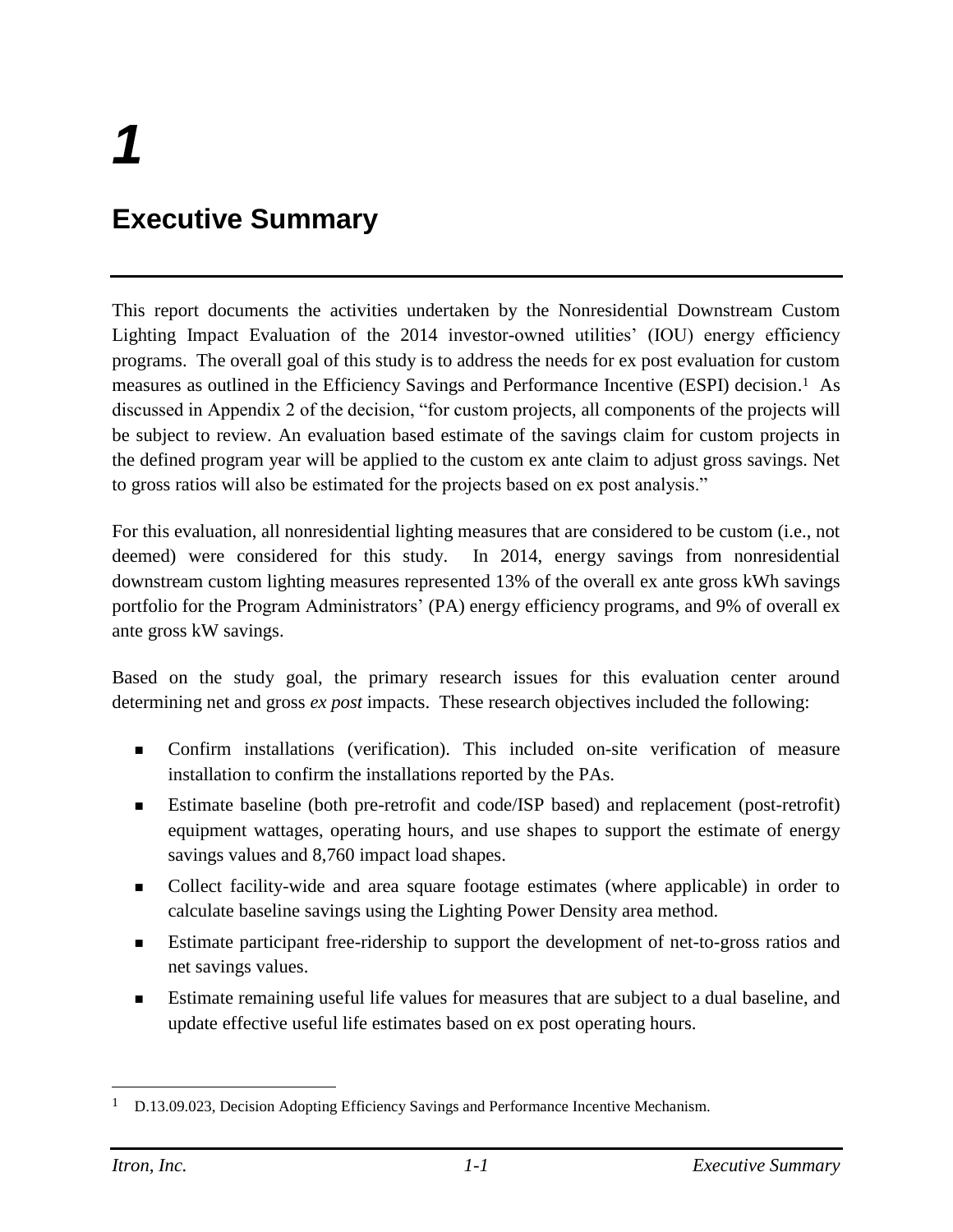- Based on the above, estimate first year and lifetime gross and net ex post impacts (kWh, kW).
- Based on the ex post savings values, develop gross and net realization rates (GRRs and NRRs) that can be applied to the entire nonresidential downstream custom lighting population to estimate population level estimates of ex post gross and net savings, both first year and lifecycle.

## **1.1 Overview of Approach**

Two distinct evaluation activities were performed, as summarized below.

*Gross Energy Savings Analysis.* The primary objective of this activity was to develop gross and net realization rates (ratio between *ex post* and *ex ante* savings) that can be applied to the participant population for the custom lighting measures, such that population estimates of gross savings can be estimated for both first year and lifecycle savings. For each sampled project in the analysis, ex post savings were evaluated by separately establishing a number of impact parameters including installation rates, annual operating hours and pre and post wattages. These parameters were estimated based on performing on-site audits on 58 projects and 4 desk reviews of application data and savings calculation workbooks.

*Net-To-Gross Analysis.* The objective of this analysis was to develop net-to-gross ratios (NTGR) for the custom lighting population. The approach for estimating NTGRs was based on a self-report methodology utilizing participant survey phone responses for 141 projects. This methodology was based on the large non-residential free ridership approach developed by the NTGR Working Group and documented in Appendix C of that report, *Methodological Framework for Using the Self-Report Approach to Estimating Net-to-Gross Ratios for Nonresidential Customers*. The methodology estimated three separate measurements of free ridership from different inquiry routes and then averaged the values to derive the final free ridership estimate at the PA level.

## **1.2 Key Findings**

[Table 1-1](#page-6-0) and [Table 1-2](#page-6-1) present the kWh and kW first year and lifecycle gross realization rates along with the corresponding ex ante and ex post gross kW and kWh savings for the overall nonresidential custom lighting population, by PA and statewide. The corresponding relative precisions are also shown.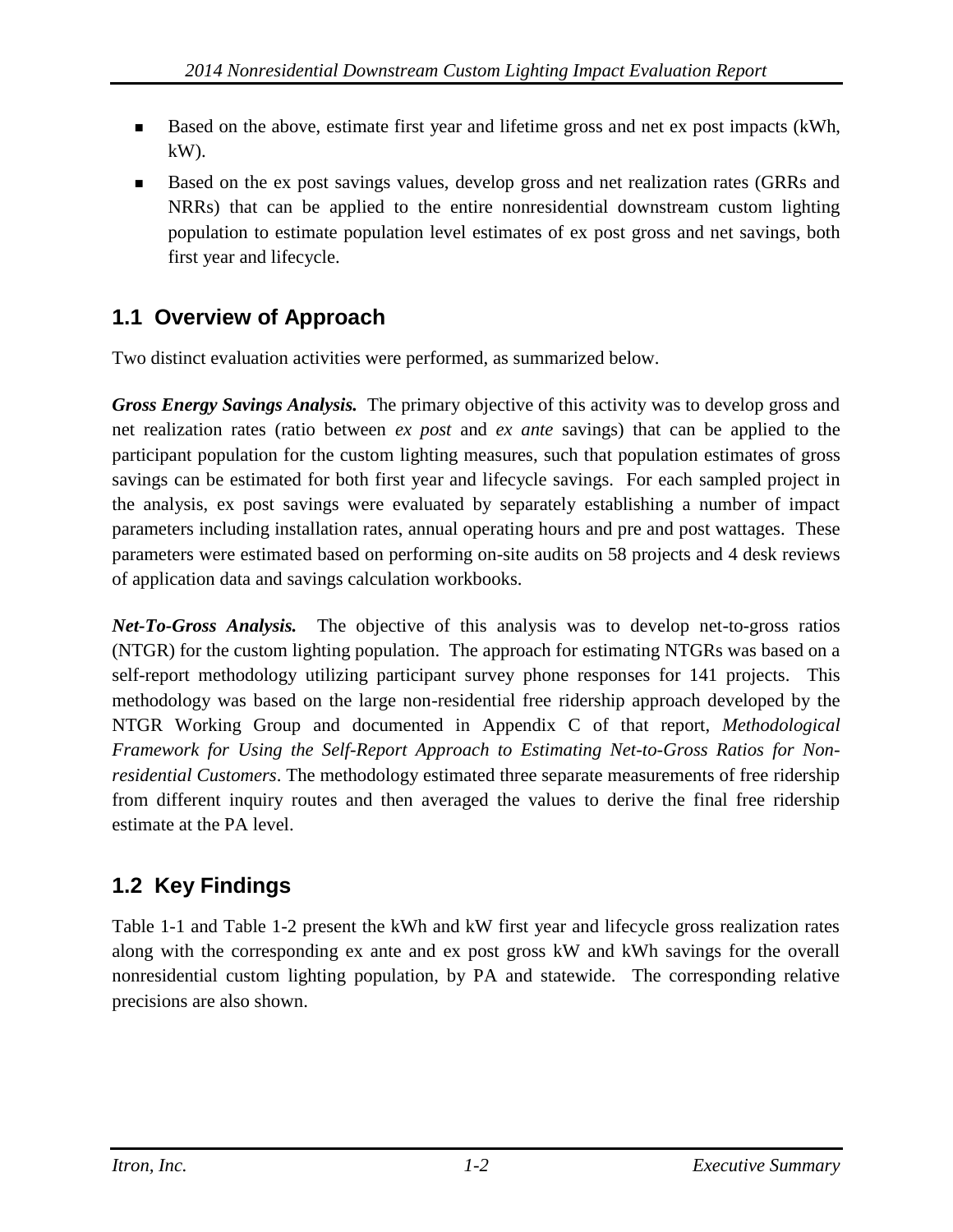|                  | Realization Rates and Sample Relative Precisions by PA         |                                                                |                   |                                                      |                                                               |                                                        |                                    |                                                      |
|------------------|----------------------------------------------------------------|----------------------------------------------------------------|-------------------|------------------------------------------------------|---------------------------------------------------------------|--------------------------------------------------------|------------------------------------|------------------------------------------------------|
|                  |                                                                | <b>First Year Gross MWh Savings</b>                            |                   |                                                      |                                                               |                                                        | <b>First Year Gross MW Savings</b> |                                                      |
| <b>PA</b>        | <b>Ex Ante</b><br><b>Gross</b><br><b>MWh</b><br><b>Savings</b> | <b>Ex Post</b><br><b>Gross</b><br><b>MWh</b><br><b>Savings</b> | <b>GRR</b><br>kWh | <b>Sample</b><br><b>Relative</b><br><b>Precision</b> | <b>Ex Ante</b><br><b>Gross</b><br><b>MW</b><br><b>Savings</b> | <b>Ex Post</b><br>Gross<br><b>MW</b><br><b>Savings</b> | <b>GRR kW</b>                      | <b>Sample</b><br><b>Relative</b><br><b>Precision</b> |
| PG&E             | 126,615                                                        | 100,369                                                        | 79%               | 4%                                                   | 16.0                                                          | 13.0                                                   | 81%                                | 7%                                                   |
| <b>SCE</b>       | 133,278                                                        | 100.332                                                        | 75%               | 6%                                                   | 15.1                                                          | 11.6                                                   | 77%                                | 8%                                                   |
| SDG&E            | 12.423                                                         | 12,394                                                         | 100%              | 5%                                                   | 2.1                                                           | 2.3                                                    | 112%                               | 8%                                                   |
| <b>Statewide</b> | 272,316                                                        | 213,094                                                        | 78%               | 4%                                                   | 33.2                                                          | 27.0                                                   | 81%                                | 5%                                                   |

### <span id="page-6-0"></span>**Table 1-1: 2014 Population Level First Year Gross MWh and MW Savings, Realization Rates and Sample Relative Precisions by PA**

## <span id="page-6-1"></span>**Table 1-2: 2014 Population Level Lifecycle Gross MWh and MW Savings, Realization Rates and Sample Relative Precisions by PA**

|                  |                                                                | <b>Lifecycle Gross MWh Savings</b>                             |                   |                                                      |                                                               |                                                               | <b>Lifecycle Gross MW Savings</b> |                                                      |
|------------------|----------------------------------------------------------------|----------------------------------------------------------------|-------------------|------------------------------------------------------|---------------------------------------------------------------|---------------------------------------------------------------|-----------------------------------|------------------------------------------------------|
| <b>PA</b>        | <b>Ex Ante</b><br><b>Gross</b><br><b>MWh</b><br><b>Savings</b> | <b>Ex Post</b><br><b>Gross</b><br><b>MWh</b><br><b>Savings</b> | <b>GRR</b><br>kWh | <b>Sample</b><br><b>Relative</b><br><b>Precision</b> | <b>Ex Ante</b><br><b>Gross</b><br><b>MW</b><br><b>Savings</b> | <b>Ex Post</b><br><b>Gross</b><br><b>MW</b><br><b>Savings</b> | <b>GRR kW</b>                     | <b>Sample</b><br><b>Relative</b><br><b>Precision</b> |
| PG&E             | 1,384,575                                                      | 1,002,849                                                      | 72%               | 6%                                                   | 178.0                                                         | 122.3                                                         | 69%                               | 8%                                                   |
| <b>SCE</b>       | 1,387,300                                                      | 1.185.469                                                      | 85%               | 7%                                                   | $165.3*$                                                      | $120.7*$                                                      | 73%                               | 12%                                                  |
| SDG&E            | 148.038                                                        | 121.914                                                        | 82%               | 4%                                                   | $25.3*$                                                       | $24.6*$                                                       | 97%                               | 8%                                                   |
| <b>Statewide</b> | 2,919,913                                                      | 2,310,232                                                      | 79%               | 4%                                                   | 368.7                                                         | 267.6                                                         | 73%                               | 6%                                                   |

Lifecycle kW savings for 7 claims (6 in SCE and 1 in SDG&E) were adjusted by the evaluation team. The 6 SCE claims reported 0 first year kW savings, but claimed lifecycle kW savings. The effect was marginal – ex ante gross MW went from 167.5 to 165.3 and ex post went from 122.6 to 120.7 MW. For the 1 SDG&E claim, first year kWh savings were multiplied by the EUL and this value was applied to the lifecycle kW savings. This effect was significant and the correction changed the ex ante gross MW from 1,742.65 to 25.3 and ex post from 1,299.55 to 24.6 MW.

The ex post operating hours and delta wattage for projects completed in PG&E were generally less than the ex ante claim which results in an overall first year kW and kWh GRR of 81% and 79%, respectively. For SCE, the resulting kW and kWh GRRs (77% and 75%) were driven most significantly by lower ex post operating hours. For SDG&E, the ex post operating hours were almost identical and delta wattages were very similar to the ex ante assumptions which lends itself to a kWh GRR of 100%. The ex post peak demand savings (especially for the large retail establishments) were also generally higher than ex ante estimates which helps to explain the kW GRR of 112%.

Despite these differences across PAs, the ex post kWh saving values produced GRRs with relative precision that ranged from 4% to 6% at the overall PA level at 90% confidence. At the statewide level, the kWh GRR had a relative precision of 4%.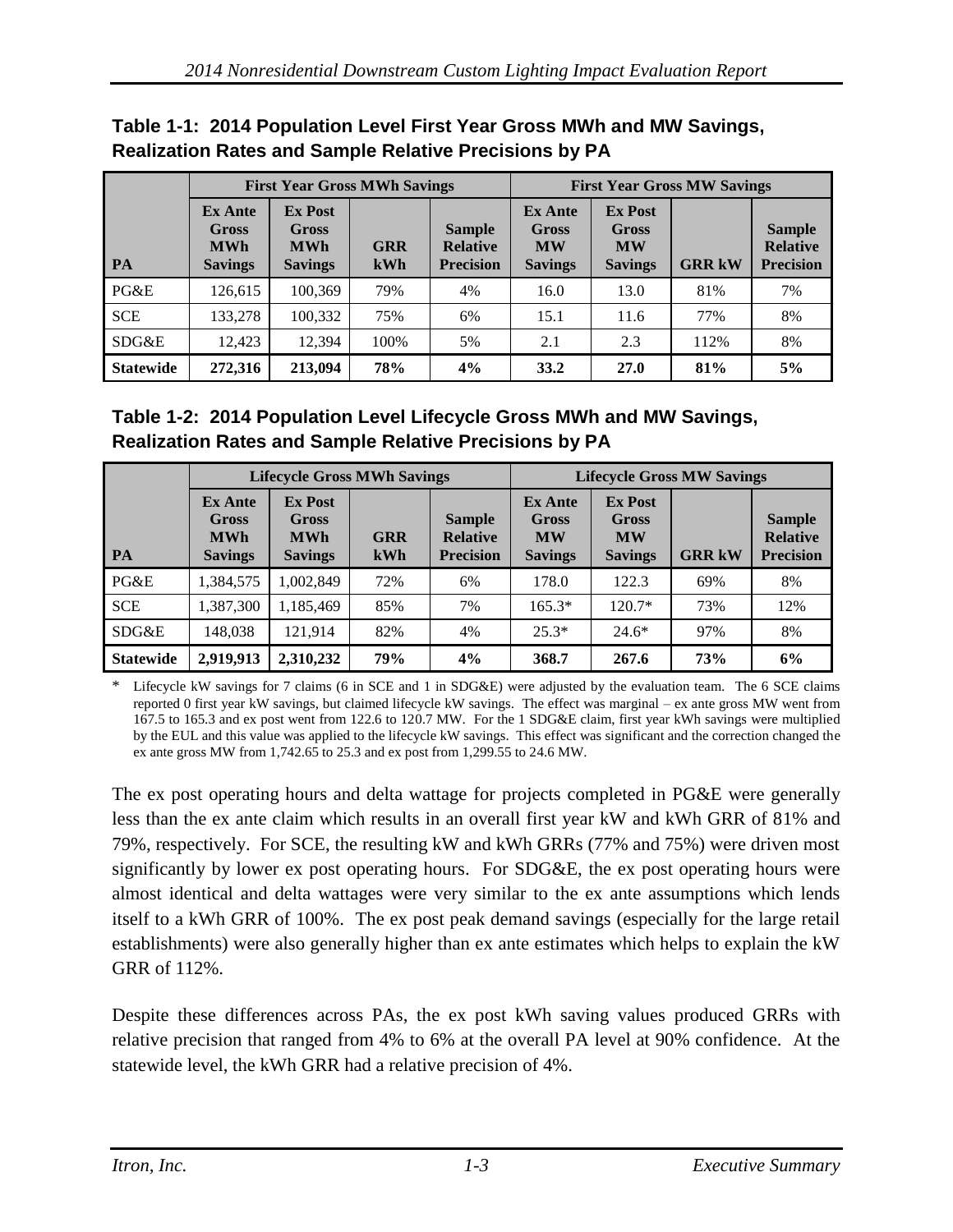Because many measures have a dual baseline, the gross realization rates associated with the first year savings will differ from the gross realization rates associated with lifecycle savings.

The ex post kWh saving values produced lifecycle GRRs with relative precision that ranged from 6% to 7% at the overall PA level at 90% confidence. At the statewide level, the lifecycle kWh GRR had a relative precision of 4%.

The gross realization rates presented above were based on the on-site sample, however NTGRs were developed for the larger participant phone survey sample. The phone survey was used as a recruitment tool for the on-site verification, so the on-site sample was embedded within the larger phone survey sample. For non-census segments, more phone surveys were completed than onsites to assure that the on-site quotas could be met. [Table 6-5](#page-33-0) presents the ex ante and ex post NTGR values weighted by ex post kWh and kW savings by PA and statewide, along with relative precisions.

|                                 |                               | kWh Weighted Results          |           |                               | <b>kW Weighted Results</b>    |     |
|---------------------------------|-------------------------------|-------------------------------|-----------|-------------------------------|-------------------------------|-----|
| Program<br><b>Administrator</b> | <b>Ex Ante</b><br><b>NTGR</b> | <b>Ex Post</b><br><b>NTGR</b> | <b>RP</b> | <b>Ex Ante</b><br><b>NTGR</b> | <b>Ex Post</b><br><b>NTGR</b> | RP  |
| PG&E                            | 0.64                          | 0.51                          | 7%        | 0.65                          | 0.52                          | 6%  |
| <b>SCE</b>                      | 0.76                          | 0.47                          | 9%        | 0.73                          | 0.46                          | 8%  |
| SDG&E                           | 0.61                          | 0.55                          | 12%       | 0.61                          | 0.61                          | 10% |
| <b>Statewide</b>                | 0.69                          | 0.49                          | 5%        | 0.68                          | 0.51                          | 4%  |

**Table 1-3: Comparison of Ex ante and Ex post NTGRs by PA with Relative Precisions, Weighted by kWh and kW Savings** 

At the PA level, ex post NTGs weighted by kWh range from 0.47 in SCE to 0.55 for SDG&E. While the ex post NTGs don't vary significantly across PAs, they do when compared to the ex ante values. For PG&E and SCE, the ex post kWh NTGs for the smaller projects (<50,000 kWh savings for PG&E and <75,000 kWh savings for SCE) were lower than any other sample segment for each PA at 0.44 and 0.37, respectively. This is compared to 0.71 for each PA at the very large segment level. For each of these PAs, indoor and outdoor LED fixture retrofit projects also represented a significant share of net project interviews completed (34 of 67 interviews for PG&E and 26 of 56 interviews for SCE). These types of projects, which included city street lights, billboards and parking lots, generally had kWh NTGs in the 0.44 to 0.49 range. For SCE, the ex ante NTG for all these projects was 0.85 which is significantly greater than what was collected as part of the ex post net interviews. For SDG&E, the very large segment had the highest kWh weighted NTG (0.69), which was based on a sample size of 2 and the large segment had the lowest at 0.43. This segment was represented by large corporate retail establishments and a federal military facility. Overall, at the statewide level, the ex post NTGRs are roughly 30% less than the ex ante values.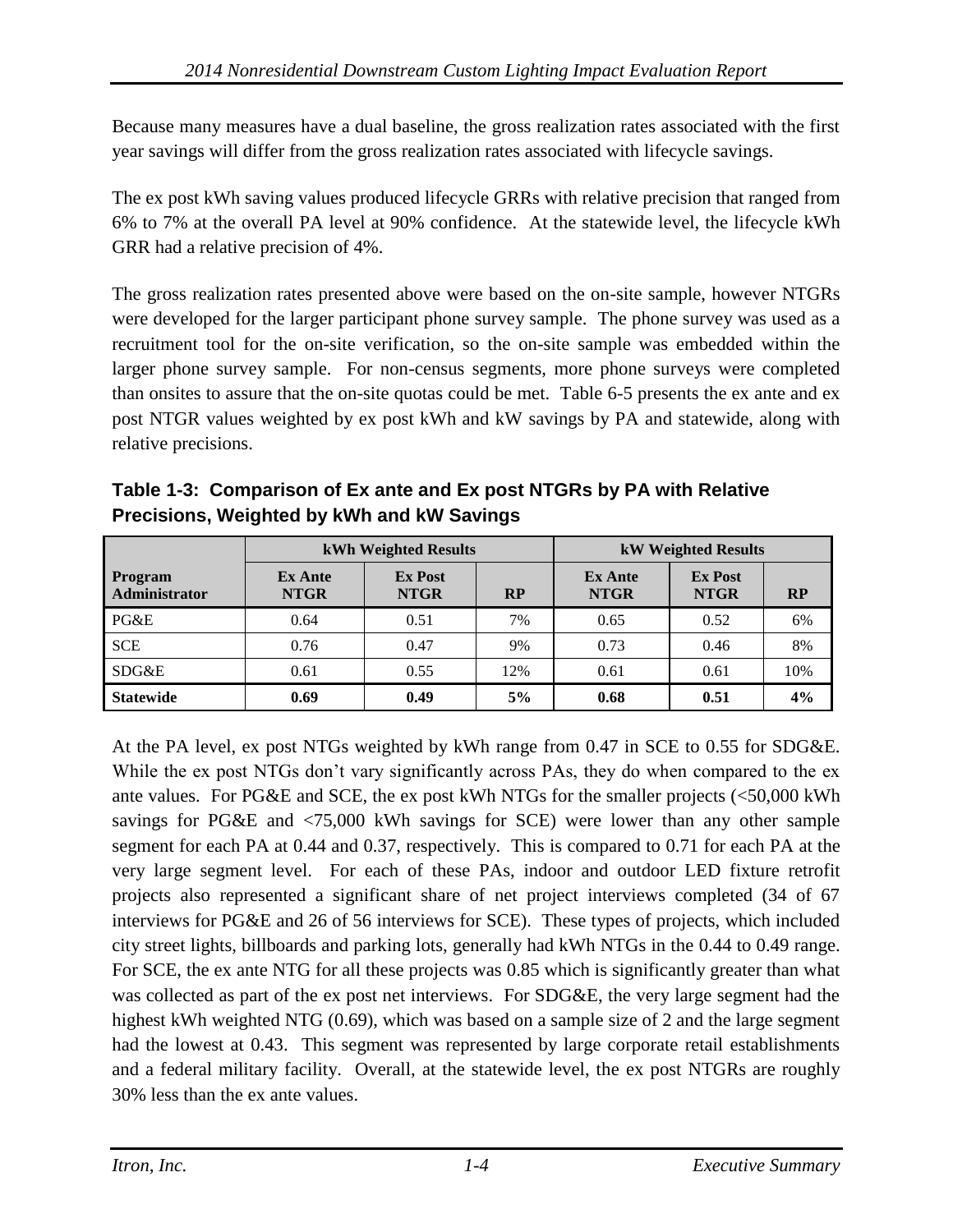[Table 1-4](#page-8-0) and [Table 1-5](#page-8-1) present the kWh and kW first year net realization rates along with the corresponding ex ante and ex post first year net kW and kWh savings for the overall nonresidential custom lighting population, by PA and statewide. The sample sizes and corresponding relative precisions are also shown.

|                  |                                                    | <b>First Year Net MWh Savings</b>                  |                   |                                                      |                                                   | <b>First Year Net MW Savings</b>                            |                  |                                                      |
|------------------|----------------------------------------------------|----------------------------------------------------|-------------------|------------------------------------------------------|---------------------------------------------------|-------------------------------------------------------------|------------------|------------------------------------------------------|
| <b>PA</b>        | <b>Ex Ante</b><br><b>Net MWh</b><br><b>Savings</b> | <b>Ex Post</b><br><b>Net MWh</b><br><b>Savings</b> | <b>NRR</b><br>kWh | <b>Sample</b><br><b>Relative</b><br><b>Precision</b> | <b>Ex Ante</b><br><b>Net MW</b><br><b>Savings</b> | <b>Ex Post</b><br><b>Net</b><br><b>MW</b><br><b>Savings</b> | <b>NRR</b><br>kW | <b>Sample</b><br><b>Relative</b><br><b>Precision</b> |
| PG&E             | 80,182                                             | 50,715                                             | 63%               | 9%                                                   | 10.2                                              | 6.8                                                         | 66%              | 9%                                                   |
| <b>SCE</b>       | 102,381                                            | 47.144                                             | 46%               | 11%                                                  | 11.2                                              | 5.3                                                         | 47%              | 11%                                                  |
| SDG&E            | 7.619                                              | 6,807                                              | 89%               | 13%                                                  | 1.3                                               | 1.4                                                         | 112%             | 13%                                                  |
| <b>Statewide</b> | 190,181                                            | 104,666                                            | 55%               | 6%                                                   | 22.7                                              | 13.5                                                        | 59%              | 6%                                                   |

### <span id="page-8-0"></span>**Table 1-4: 2014 Population Level First Year Net MWh and MW Savings, Realization Rates and Sample Relative Precisions by PA**

<span id="page-8-1"></span>

| Table 1-5: 2014 Population Level Lifecycle Net MWh and MW Savings, Realization |  |
|--------------------------------------------------------------------------------|--|
| <b>Rates and Sample Relative Precisions by PA</b>                              |  |

|                  |                                                    | <b>Lifecycle Net MWh Savings</b>                   |                   |                                                      |                                                   | <b>Lifecycle Net MW Savings</b>                             |                  |                                                      |
|------------------|----------------------------------------------------|----------------------------------------------------|-------------------|------------------------------------------------------|---------------------------------------------------|-------------------------------------------------------------|------------------|------------------------------------------------------|
| <b>PA</b>        | <b>Ex Ante</b><br><b>Net MWh</b><br><b>Savings</b> | <b>Ex Post Net</b><br><b>MWh</b><br><b>Savings</b> | <b>NRR</b><br>kWh | <b>Sample</b><br><b>Relative</b><br><b>Precision</b> | <b>Ex Ante</b><br><b>Net MW</b><br><b>Savings</b> | <b>Ex Post</b><br><b>Net</b><br><b>MW</b><br><b>Savings</b> | <b>NRR</b><br>kW | <b>Sample</b><br><b>Relative</b><br><b>Precision</b> |
| PG&E             | 879,476                                            | 506,731                                            | 58%               | 9%                                                   | 114.1                                             | 63.6                                                        | 56%              | 10%                                                  |
| <b>SCE</b>       | 1,050,326                                          | 557,025                                            | 53%               | 11%                                                  | $120.5*$                                          | $55.1*$                                                     | 46%              | 14%                                                  |
| SDG&E            | 89.849                                             | 66,958                                             | 75%               | 13%                                                  | $15.4*$                                           | $15.1*$                                                     | 98%              | 13%                                                  |
| <b>Statewide</b> | 2,019,652                                          | 1,130,714                                          | 56%               | 7%                                                   | 250.0                                             | 133.9                                                       | 54%              | 8%                                                   |

\* Lifecycle kW savings for 7 claims (6 for SCE and 1 for SDG&E) were adjusted by the evaluation team. The 6 SCE claims reported 0 first year kW savings, but claimed lifecycle kW savings. The effect was marginal – ex ante net MW went from 121.8 to 120.5 and ex post went from 56.0 to 55.1 MW. For the 1 SDG&E claim, first year kWh savings were multiplied by the EUL and this value was applied to the lifecycle kW savings. This effect was significant and the correction changed the ex ante net MW from 1,045.8 to 15.4 and ex post from 798.0 to 15.1 MW.

The NRRs differ from the GRRs due to differences between the ex post and ex ante NTGRs. For PG&E and SCE, the ex post NTGRs are less than the ex ante NTGRs, which explains why the NRRs are lower than the GRRs. The SDG&E first year kW NRR is almost identical to the firstyear GRR because the ex post NTG was almost identical to the ex ante NTG.

Overall, the ex post gross savings and NTG produced first-year NRRs with relative precision that ranged from 9% to 13% at the overall PA level at 90% confidence. At the statewide level, the NRR had a relative precision of 6%.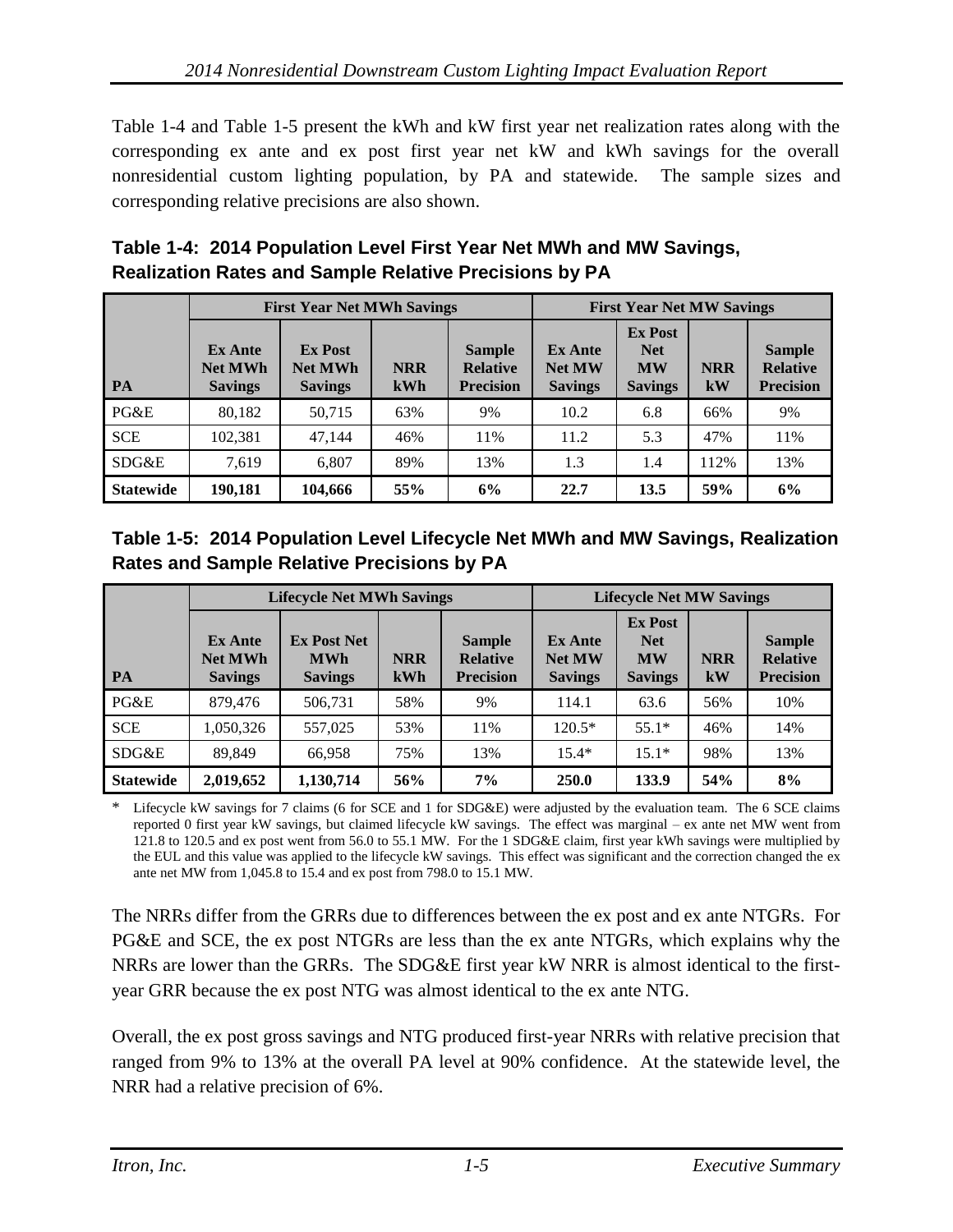The objective of this study was to develop lifecycle NRRs that could be used to estimate IOU level savings across all nonresidential custom lighting measures that are statistically significant. The ex post kWh saving values produced lifecycle kWh NRRs with relative precision that ranged from 9% to 13% at the overall PA level at 90% confidence and kW NRRs at the 10% to 14% range. At the statewide level, the lifecycle kWh NRR had a relative precision of 7%, compared to the target of 90/20 and the lifecycle kW NRR had a relative precision of 8%.

## **1.3 Key Recommendations**

This section presents recommendations related to the findings developed for this evaluation. Section 7 of the report explains each of these recommendations in more detail. The recommendations are directed at parameters that comprise the energy savings calculations.

- **Projects that claim a program-induced early retirement must provide sufficient** documentation to justify early replacement (ER).
- **Program tracking data that correspond to early replacement projects using a dual baseline** should ensure that the reported RUL does not equal the reported EUL.
- Further research should be done to consider a framework for NTGRs that can be applied to measures that have a dual baseline, where separate NTGRs are developed for the RUL and post-RUL periods to incorporate the program's influence on both the timing and efficiency of the installed equipment.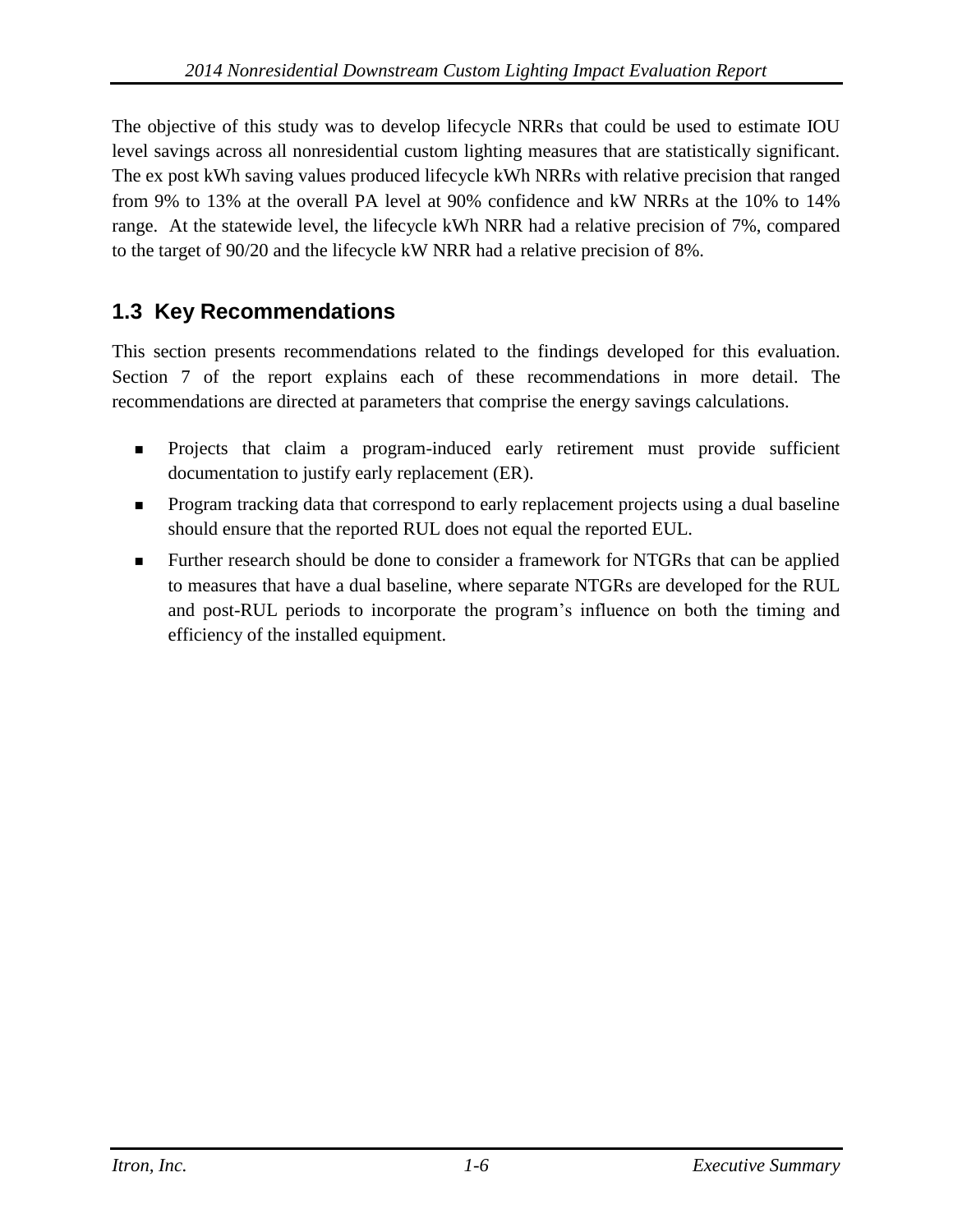# **Introduction**

This report documents the activities undertaken by the Nonresidential Downstream Custom Lighting Impact Evaluation of the 2014 investor-owned utilities' (IOU) energy efficiency programs. The overall goal of this study is to address the needs for ex post evaluation for custom measures as outlined in the Efficiency Savings and Performance Incentive (ESPI) decision. 2

This report presents the findings and results from this evaluation, which includes a presentation of the goals and objectives of the evaluation, the researchable issues, data sources used, the approach for sampling, the methods to determine gross and net impacts, and the resulting ex post net and gross energy and demand impacts.

## **2.1 Goals and Objectives**

As mentioned, the overall goal of this evaluation is to address the needs for ex post evaluation for custom measures as outlined in the ESPI decision. As discussed in Appendix 2 of the decision, "for custom projects, all components of the projects will be subject to review. An evaluation based estimate of the savings claim for custom projects in the defined program year will be applied to the custom ex ante claim to adjust gross savings. Net to gross ratios will also be estimated for the projects based on ex post analysis."

## **2.2 Overview of Measures to be Studied**

This study is a component of the larger Nonresidential Downstream Impact Evaluation Work Order. The objectives for this study are very focused in meeting the needs for ex post evaluation for custom measures as outlined in the ESPI decision. For this evaluation, all nonresidential lighting measures that are considered to be custom (i.e., not deemed) were considered for this study. Specific measures were not targeted, however. Instead, a stratified random sampling of projects was selected that covered a variety of nonresidential downstream lighting measures.

In 2014, energy savings from nonresidential downstream custom lighting measures represented 13% of the overall ex ante gross kWh savings portfolio for the Program Administrators' (PA) energy efficiency programs, and 9% of overall ex ante gross kW savings. Table 2-1 summarizes

 $\overline{a}$ 

<sup>&</sup>lt;sup>2</sup> D.13.09.023, Decision Adopting Efficiency Savings and Performance Incentive Mechanism.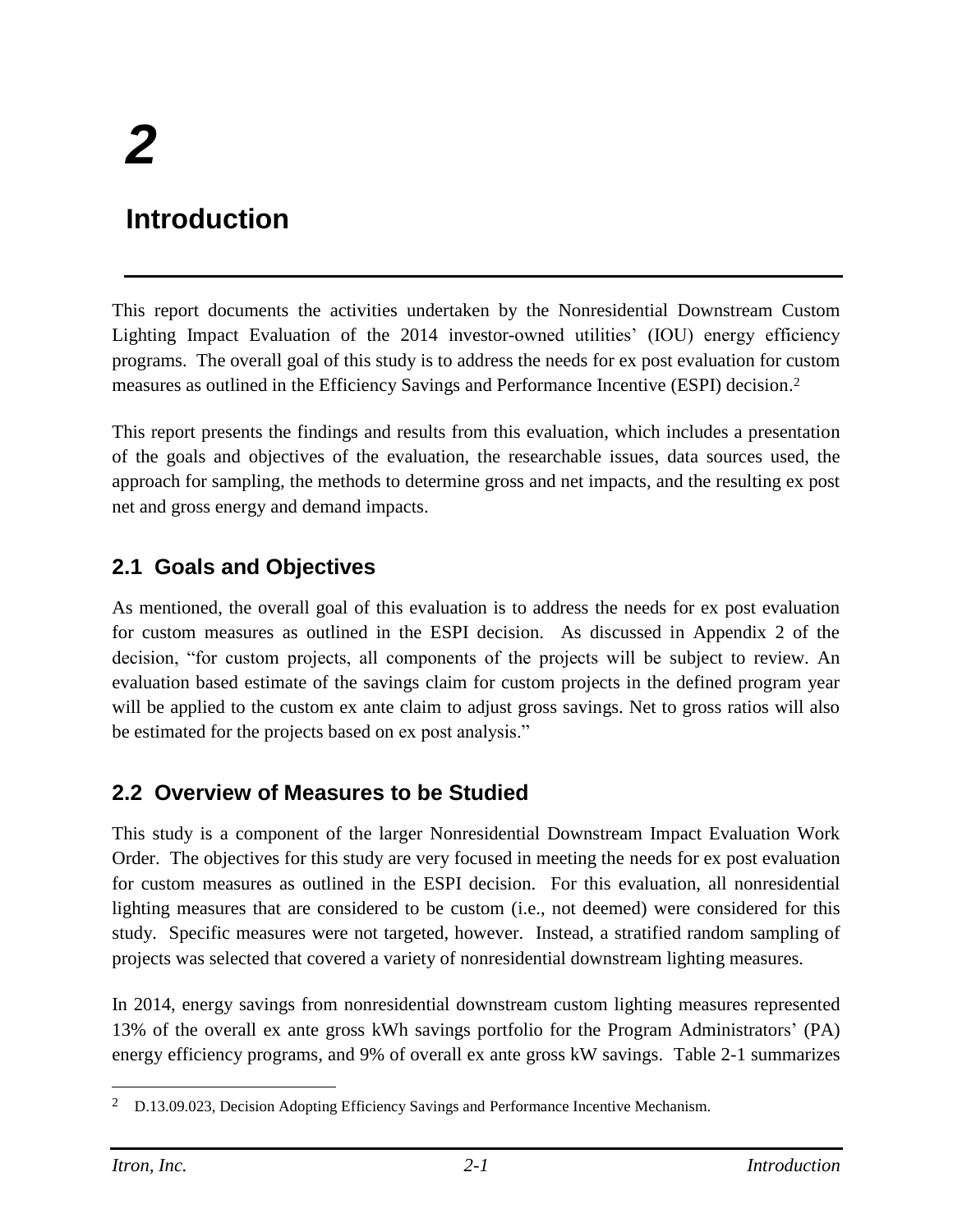the total savings claim by PA and statewide for 2014. Shown are the absolute savings, and the savings expressed as a percentage of each PA's total portfolio savings (as well as the statewide totals, and percentage of the statewide savings).<sup>3</sup>

|                  | <b>Total Savings</b> |           | Savings as a % of Portfolio |     |
|------------------|----------------------|-----------|-----------------------------|-----|
| <b>IOU/PA</b>    | <b>GWh</b>           | <b>MW</b> | kWh                         | kW  |
| PG&E             | 126.6                | 16.0      | 15%                         | 10% |
| <b>SCE</b>       | 133.3                | 15.1      | 13%                         | 9%  |
| SDG&E            | 12.4                 | 2.1       | 7%                          | 6%  |
| <b>Statewide</b> | 272.3                | 33.2      | 13%                         | 9%  |

**Table 2-1: Summary of 2014 Nonresidential Downstream Lighting Gross Ex Ante Savings**

## **2.3 Evaluation Approach and Research Objectives**

Based on the study goal, the primary research issues for this evaluation center around determining net and gross *ex post* impacts. For this evaluation, a GRR approach was employed, where site-specific gross ex post impacts were estimated for a sample of participants. These sitespecific gross ex post impacts were then compared to the ex ante impact from the tracking data to develop a ratio of ex post to ex ante gross savings, which is the GRR, or the percentage of ex ante savings realized in the ex post evaluation. As will be discussed in more detail in this report, a set of GRRs were developed by PA, which were then applied to the entire population of participants to create a population estimate of ex post gross savings. This approach is consistent with that employed for the 2013 Custom Lighting ESPI evaluation,<sup>4</sup> as well as the custom measures under the 2010-12 Nonresidential Downstream Lighting Impact Evaluation. 5

A separate NTG analysis was then performed using a self-report analysis based on participant phone survey data. This analysis resulted in a set of NTGRs by PA that were then applied to the population's gross savings values in order to estimate net savings.

 $\overline{a}$ 

<sup>&</sup>lt;sup>3</sup> It is important to note that all savings expressed in terms of a percentage of the portfolio do not include savings from Codes and Standards, as these savings were not reported in the PA tracking data.

<sup>4</sup> http://www.energydataweb.com/cpuc/deliverableView.aspx?did=1294&uid=0&tid=0&cid=

<sup>5</sup> http://www.energydataweb.com/cpuc/deliverableView.aspx?did=1155&uid=0&tid=0&cid=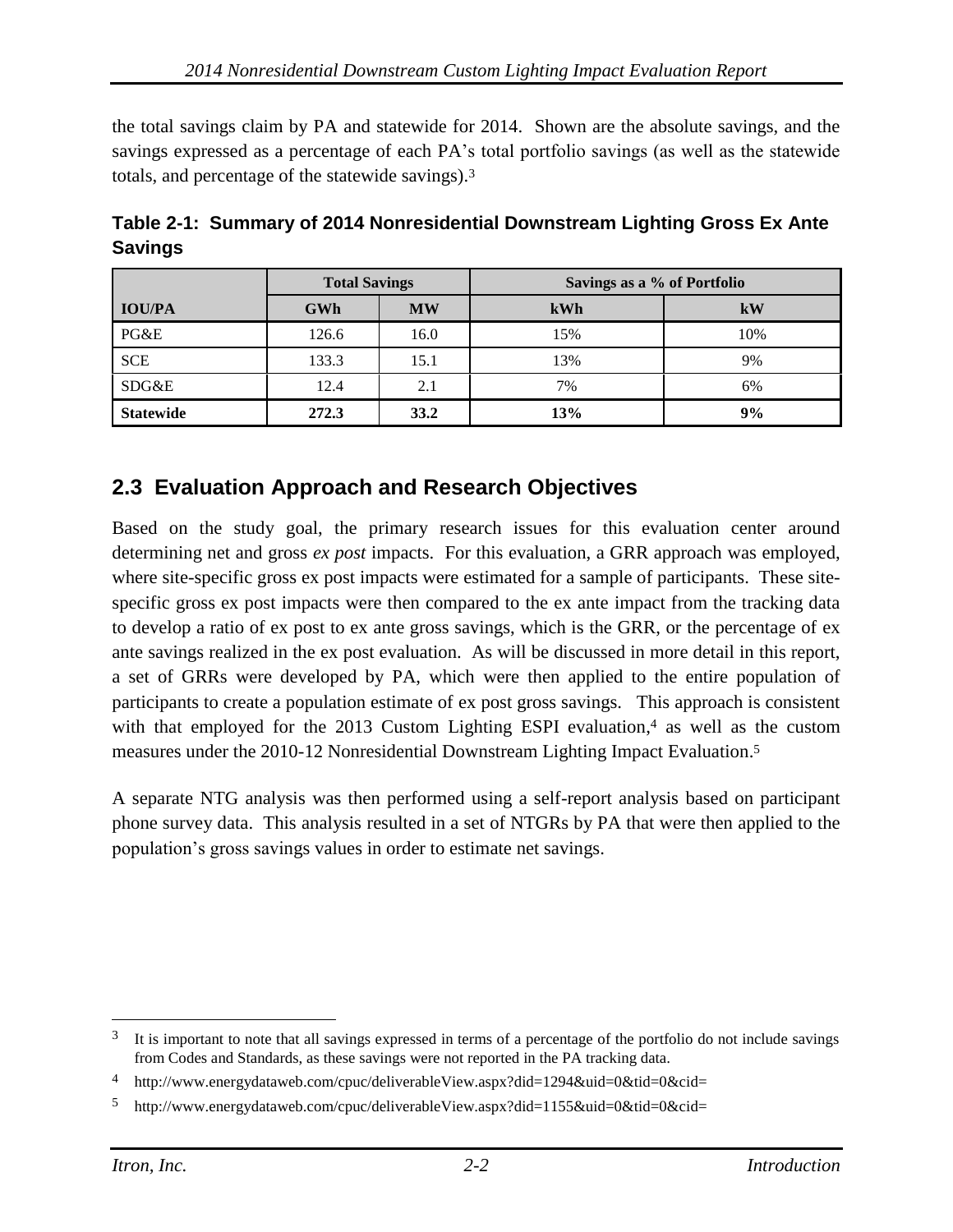In order to implement this approach in meeting the overall study goal, a number of research objectives were required, as follows.

- Confirm installations (verification). This included on-site verification of measure installation to confirm the installations reported by the PAs.
- Estimate baseline (both pre-retrofit and code/ISP based) and replacement (post-retrofit) equipment wattages, operating hours, and use shapes to support the estimate of energy savings values and 8,760 impact load shapes.
- Collect facility-wide and area square footage estimates (where applicable) in order to calculate baseline savings using the Lighting Power Density area method.
- **Extimate participant free-ridership to support the development of NTGRs and net savings** values.
- Estimate remaining useful life values for selected measures, and update effective useful life estimates based on ex post operating hours.
- Based on the above, estimate first year and lifetime gross and net ex post impacts (kWh,  $kW$ ).
- Based on the ex post savings values, develop gross and net realization rates (GRRs and NRRs) that can be applied to the entire nonresidential downstream custom lighting population to estimate population level estimates of ex post gross and net savings, both first year and lifecycle.

The remainder of this report will discuss the following:

- Section 3 discusses the data sources that were utilized to estimate each of the individual parameters that comprise the impact load shapes.
- Section 4 discusses the sample design and resulting data used in the evaluation.
- Section 5 provides a high level discussion of the overall impact evaluation approach for estimating net and gross savings and compares the site-project specific ex ante and ex post impact parameters that make up the GRRs.
- Section 6 presents the final study results, including the GRRs and NRRs and total population level ex post energy savings values.
- Section 7 presents the study's conclusions and recommendations.
- Appendix A presents the participant telephone survey instrument.
- **Appendix B presents the on-site survey instrument.**
- Appendix C presents a detailed description of the methods used for estimating each individual impact parameter, including the measure quantities, the various wattage values, the pre and post operating hours, and the RUL.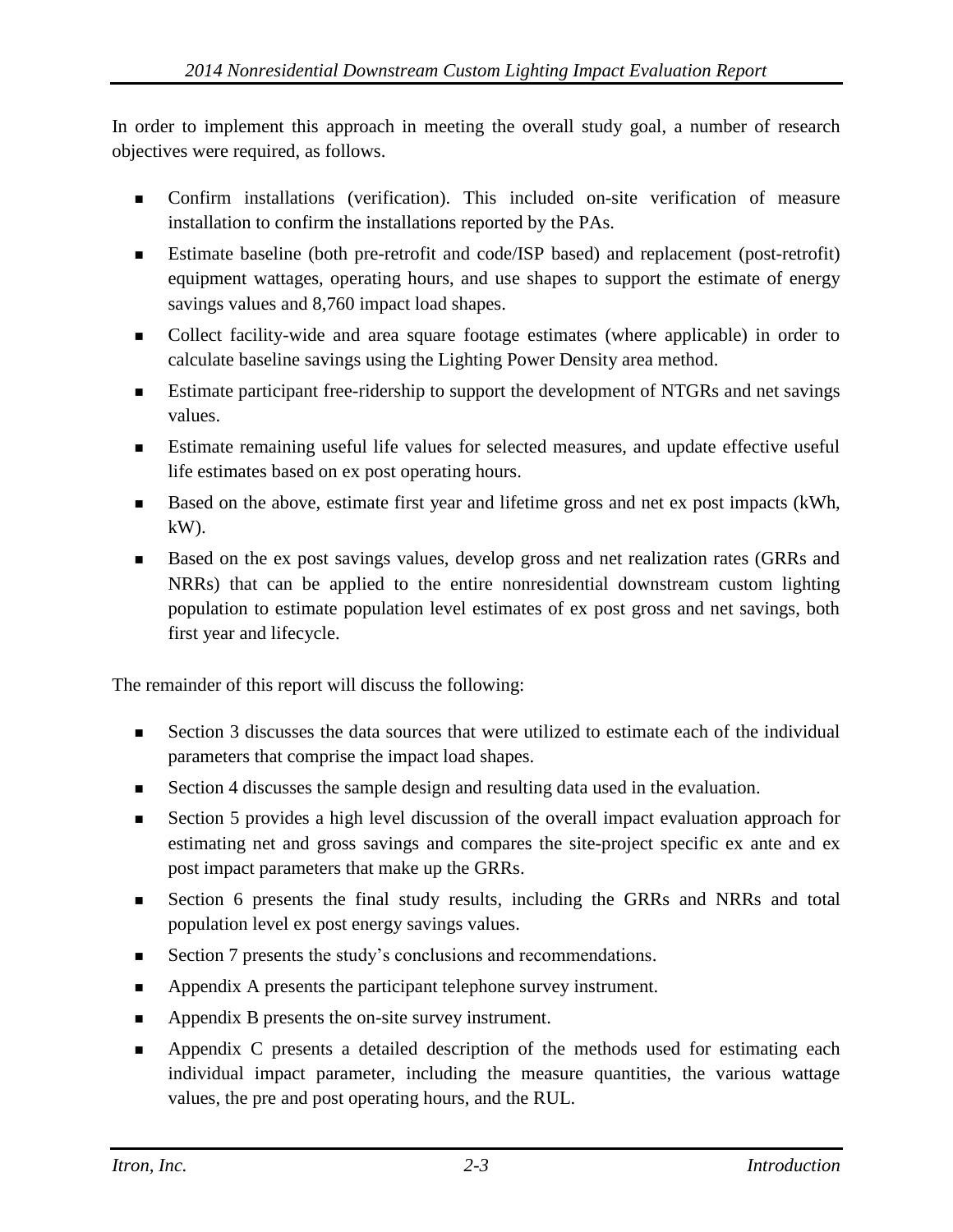- **Appendix D presents the phone survey banners.**
- Appendix AA presents the standardized high level savings for both gross and net first year and lifecycle.
- Appendix AC presents the summary of recommendations for the Response to Recommendations (RTR).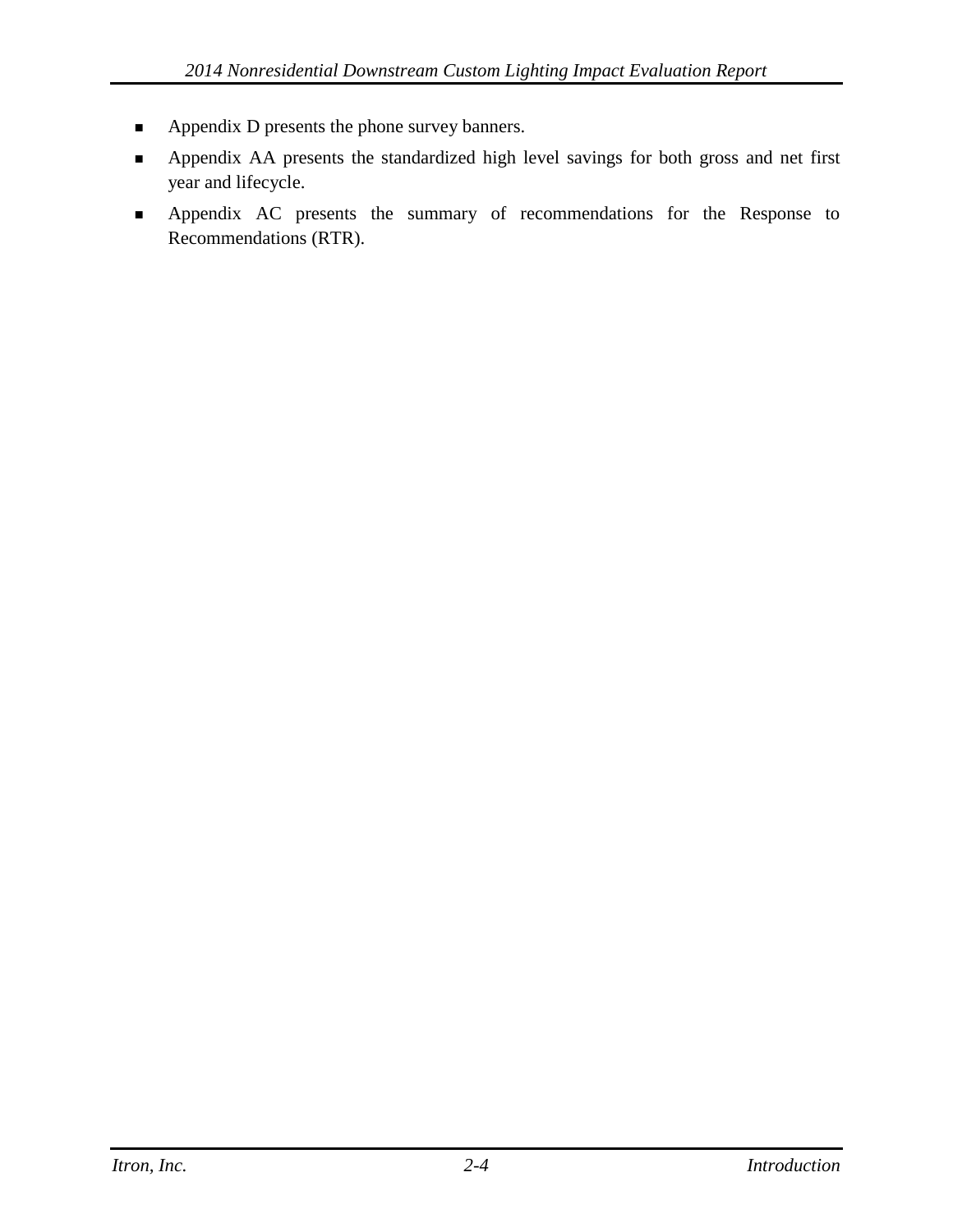## **Data Sources**

This section outlines key primary and secondary sources of information utilized in this evaluation. Section 4, Evaluation Methodology, also discusses how the approaches and methodologies utilized these data sources.

## **3.1 Key Data Sources**

#### *3.1.1 Program Tracking Data and Participant Applications*

Program tracking data were provided and uploaded by each of the PAs onto a centralized server. These separate data sets were analyzed, cleaned, re-categorized, reformatted, and merged into one program tracking database. From these data the sample was drawn. Participant applications were requested for all sites that were evaluated, and key information from the applications were entered into the evaluation database.

Customer account managers were contacted for many projects as well after the participant applications had been received and processed. This effort help facilitate the recruitment of projects for both the on-site audits as well as the participant phone survey.

#### *3.1.2 On-Site Audits*

On-site visits collected data to support a number of parameters used in the impact algorithm. Verification data were collected to support installation rates. Equipment manufacturer and model numbers were collected in order to perform lookups that provide information on the wattage of installed and replaced equipment to support the estimate of pre- and post-retrofit wattages. Furthermore, for some onsites, spot watt measurements were taken to estimate postinstallation wattage. Self-report data was also gathered on the wattage of pre-existing equipment when actual equipment replaced was not on site and project applications did not document prewattages, to help support the estimate of pre-retrofit wattages. Facility-wide and area square footage estimates were also collected for projects that were deemed "New Construction" or utilized a Lighting Power Density area method for the second baseline. Finally, self-report data was gathered on lighting equipment usage schedules to aid in the development of pre- and postretrofit load shapes.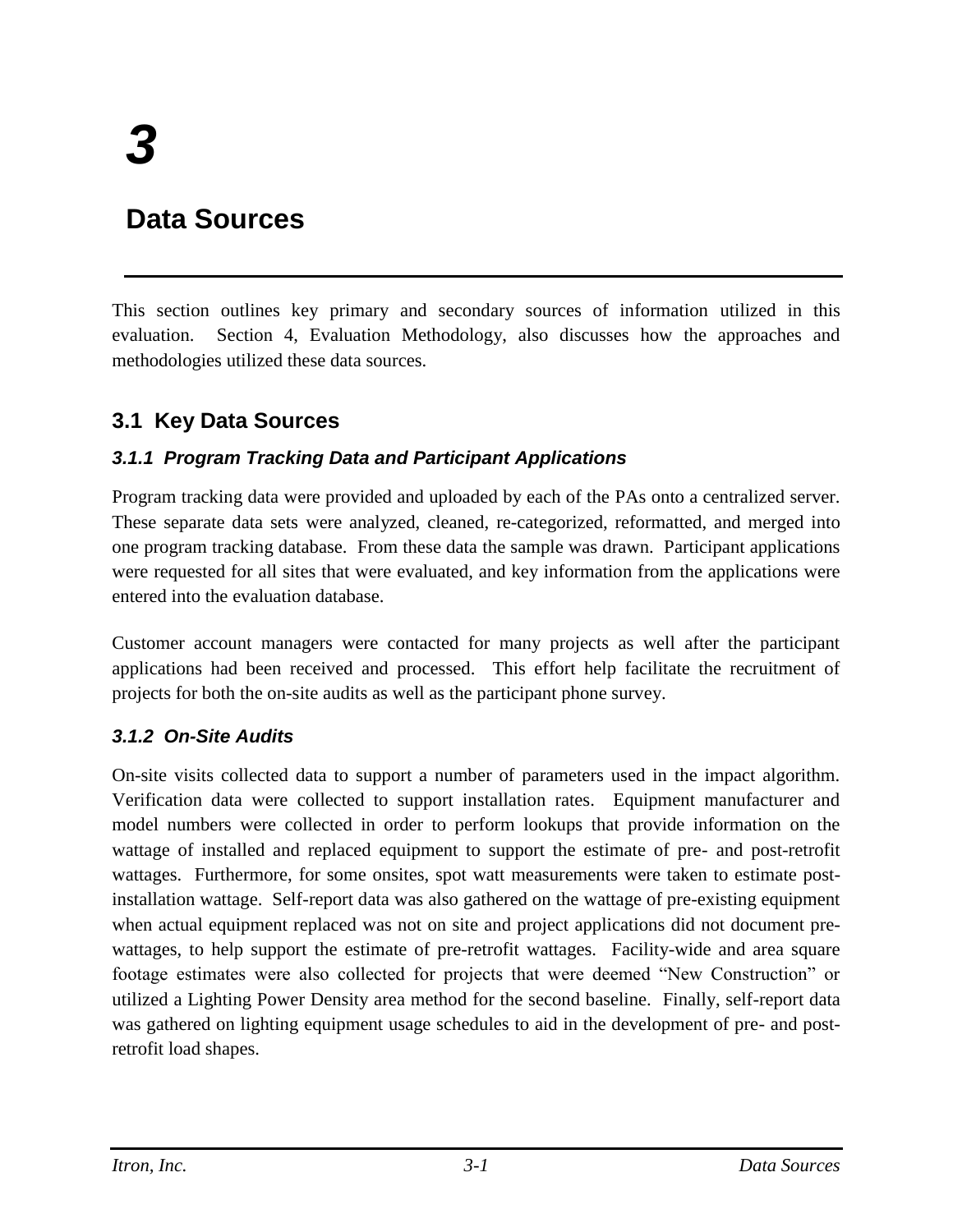## *3.1.3 Time of Use Lighting Loggers*

As part of the on-site audit, installed lighting equipment was also monitored to gather time-ofuse to support the development of operating hours. Lighting loggers that employ optical sensors were the predominant type of monitoring equipment used for this study. However, when lighting was not accessible for optical sensors, logging was done at the electrical panel by collecting circuit amperage.

## *3.1.4 Participant Phone Survey*

A phone survey was conducted to recruit customers for the on-site visit, as well as collect data useful for the NTG analysis and various other components of the evaluation. One other key use of the phone survey data was to identify if customer installations were early replacement (ER) or replacement on burnout (ROB), or verify the ER claim provided in the customer's application documentation.

## *3.1.5 Commercial Market Share Tracking Study Data*

The Commercial Market Share Tracking study provided information on lighting equipment installations that occurred outside of the CPUC programs. This information was utilized to develop industry standard practices for lighting retrofits.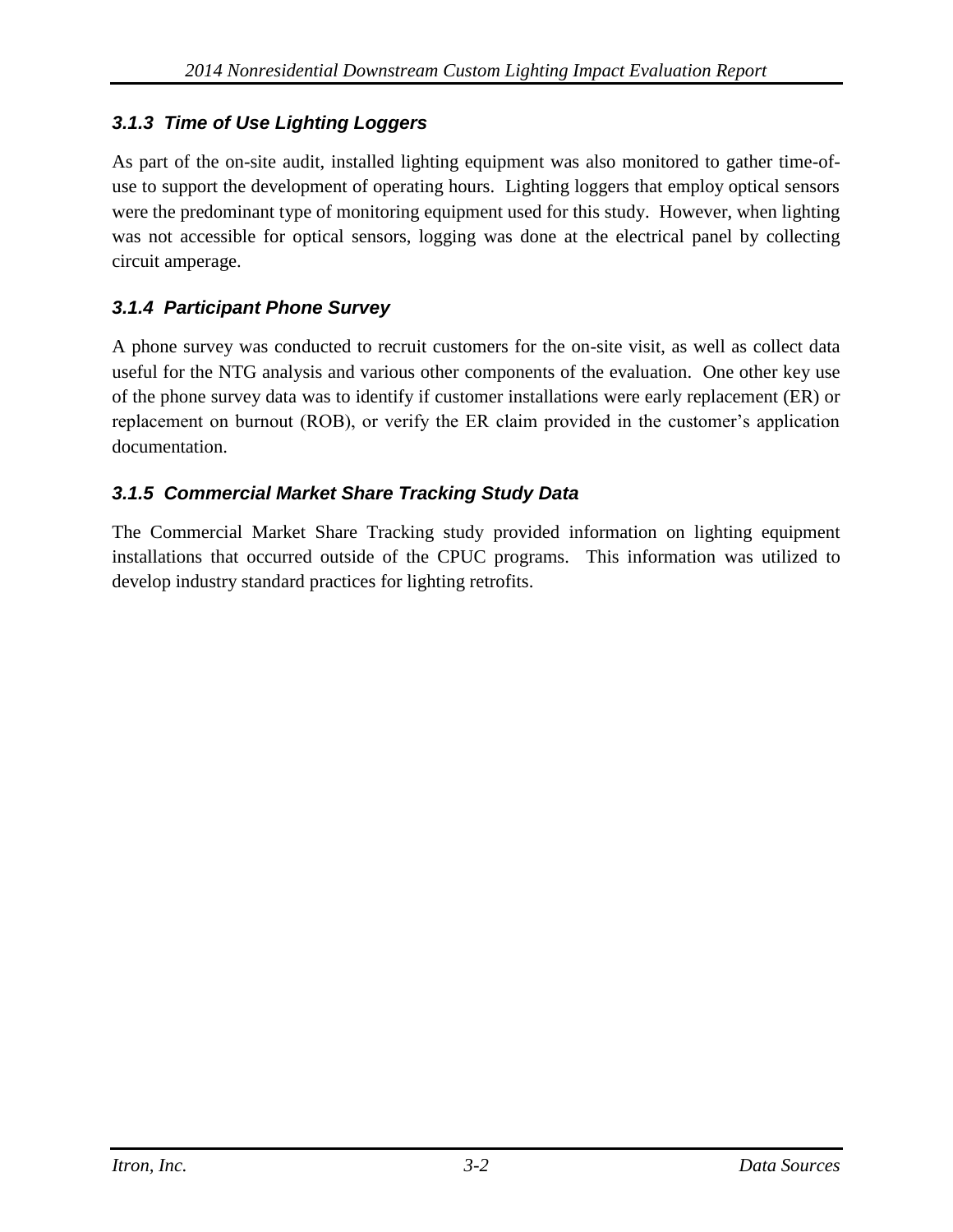# **Sample Design and Data Collection**

There were two primary data collection activities, which were on-site and participant phone surveys. Both sample designs are discussed below.

## <span id="page-16-0"></span>**4.1 On-Site Sample Design and Data Collection**

As mentioned above, the on-site visits collected data to support a number of the impact parameters including the installation rates, pre and post wattages and pre and post operating hours. The overall objective of the sample design was to develop net first-year and lifecycle realization rates at a reasonable level of relative precision, while considering the budget allocated for this activity. This objective is based on the fact that the ESPI incentive mechanism is based on net lifecycle savings. Separate realization rates were developed by PA. Because PG&E and SCE have significantly larger savings claims, more resources were dedicated to evaluating net lifecycle savings for those PAs.

To improve the statistical precision of the PA-specific realization rates, the sample was further stratified by project size (very large, large, medium and small), with a large percentage of the projects being evaluated on the very largest projects. Therefore, the sample was stratified into 12 segments (3 PAs x 4 Size Strata) in order to develop population level estimates of net lifecycle for each of the three PAs. The precision objectives were set at measuring the net lifecycle savings at a relative precision of approximately 30% for PG&E and SCE at the 90% confidence level (90/30), and 90/40 for SDG&E due to its smaller population size.

To meet these levels of targeted precision, a sample size of 60 projects was chosen (22 for PG&E, 22 for SCE and 16 for SDG&E). These sample sizes were based on estimates of coefficients of variation (COV) developed from the 2013 Custom Lighting ESPI evaluation. For the large and medium sized projects, a COV of approximately 0.85 was found, and a slightly higher COV of 1.0 was found for the smaller projects.

Table 4-1 presents the sample design along with the actual number of projects that were sampled for the on-site audit. Statewide totals are also presented which represent the total number of siteprojects that were completed in 2014 along with the sampled ex ante savings that were evaluated. A total of 62 site-projects were sampled from the population which correspond to roughly 12.5%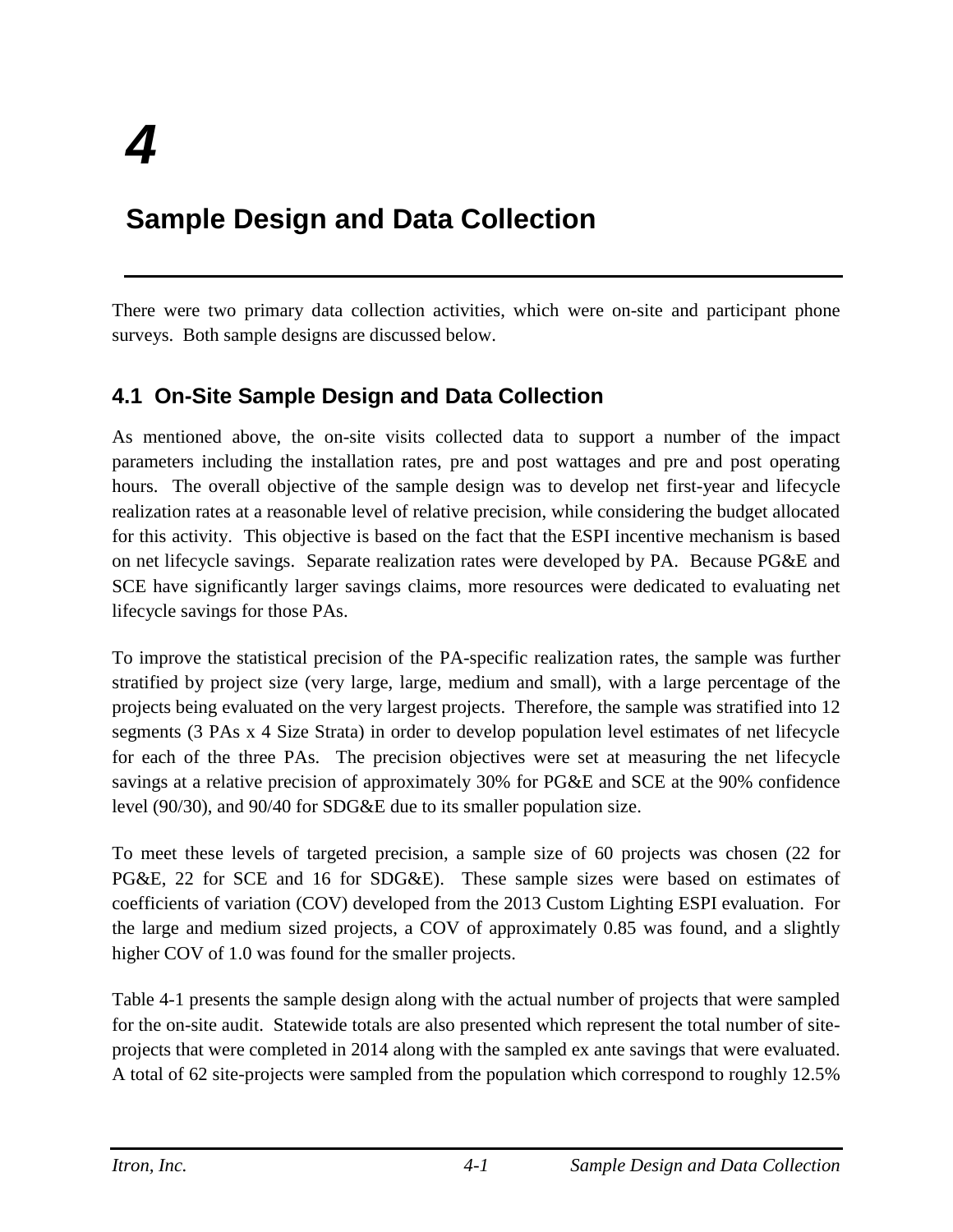of the total ex ante savings claimed for the population (and over 28% of the combined large and very large segment's savings).

| PA                               | Project<br><b>Size</b> | <b>Project Size</b><br>(MWh) | <b>Population</b><br># of<br><b>Projects</b> | 2014 Ex<br><b>Ante kWh</b><br><b>Savings</b> | <b>Percent</b><br>Savings w/in<br>PA | <b>Target</b><br><b>Sample</b><br><b>Size</b> | <b>Achieved</b><br>Projects<br><b>Sampled</b> | <b>Achieved</b><br><b>Ex Ante</b><br><b>Savings</b><br><b>Sampled</b> |
|----------------------------------|------------------------|------------------------------|----------------------------------------------|----------------------------------------------|--------------------------------------|-----------------------------------------------|-----------------------------------------------|-----------------------------------------------------------------------|
|                                  | Very<br>Large          | >1,600                       | $\overline{4}$                               | 14,344,989                                   | 11%                                  | $\overline{4}$                                | $\overline{4}$                                | 14,344,989                                                            |
| PG&E                             | Large                  | 250 to 1,600                 | 74                                           | 34,485,981                                   | 27%                                  | 6                                             | 6                                             | 3,166,338                                                             |
|                                  | Medium                 | 50 to 250                    | 334                                          | 41,037,956                                   | 32%                                  | 6                                             | $\overline{7}$                                | 604,107                                                               |
|                                  | Small                  | $< 50$                       | 2,423                                        | 36,746,076                                   | 29%                                  | 6                                             | 6                                             | 39,096                                                                |
| PG&E<br><b>Total</b>             |                        |                              | 2,835                                        | 126,615,003                                  | 100%                                 | 22                                            | 23                                            | 18,154,530                                                            |
|                                  | Very<br>Large          | >1,600                       | $\overline{4}$                               | 8,723,642                                    | 7%                                   | 4                                             | 3                                             | 6,128,503                                                             |
| <b>SCE</b>                       | Large                  | 300 to 1,600                 | 76                                           | 45,672,349                                   | 34%                                  | 6                                             | 6                                             | 4,317,778                                                             |
|                                  | Medium                 | 75 to 300                    | 265                                          | 48,325,044                                   | 36%                                  | 6                                             | 8                                             | 1,255,821                                                             |
|                                  | Small                  | < 75                         | 1,593                                        | 30,556,525                                   | 23%                                  | 6                                             | 6                                             | 262,874                                                               |
| <b>SCE</b><br><b>Total</b>       |                        |                              | 1,938                                        | 133,277,560                                  | 100%                                 | 22                                            | 23                                            | 11,964,976                                                            |
|                                  | Very<br>Large          | >420                         | $\overline{4}$                               | 2,336,001                                    | 19%                                  | $\overline{4}$                                | 3                                             | 1,751,257                                                             |
| SDG&E                            | Large                  | 225 to 420                   | 13                                           | 4,355,083                                    | 35%                                  | $\overline{4}$                                | $\overline{4}$                                | 1,368,080                                                             |
|                                  | Medium                 | 75 to 225                    | 21                                           | 3,291,489                                    | 26%                                  | 4                                             | $\overline{4}$                                | 776,157                                                               |
|                                  | Small                  | < 75                         | 110                                          | 2,440,500                                    | 20%                                  | $\overline{4}$                                | 5                                             | 88,649                                                                |
| <b>SDG&amp;E</b><br><b>Total</b> |                        |                              | 148                                          | 12,423,073                                   | 100%                                 | 16                                            | 16                                            | 3,984,143                                                             |
|                                  | Very<br>Large          |                              | 12                                           | 25,404,633                                   |                                      | 12                                            | 10                                            | 22,224,749                                                            |
| Statewide                        | Large                  |                              | 163                                          | 84,513,413                                   |                                      | 16                                            | 16                                            | 8,852,196                                                             |
|                                  | Medium                 |                              | 620                                          | 92,654,489                                   |                                      | 16                                            | 19                                            | 2,636,085                                                             |
|                                  | Small                  |                              | 4,126                                        | 69,743,102                                   |                                      | 16                                            | 17                                            | 390,619                                                               |
| <b>Statewide</b><br><b>Total</b> |                        |                              | 4,921                                        | 272,315,636                                  |                                      | 60                                            | 62                                            | 34,103,649                                                            |

| Table 4-1: Sample Design and Achieved Data Collection for On-Site Sample |
|--------------------------------------------------------------------------|
|--------------------------------------------------------------------------|

The overall sample target for each PA was reached, however, the evaluation team was unable to complete 2 projects at the size strata level (1 very large project in both SCE and SDG&E). SCE and PG&E's populations both exceeded well over 1,500 projects, whereas the participant population for SDG&E was only 148, which created some limitations. Of those 148 projects in SDG&E, however, many represented only one site contact, so the total unique participants was even lower than the 148 total. In an attempt to increase the recruitment rate, the evaluation team requested the applications for all the SDG&E projects completed in 2014. Along with the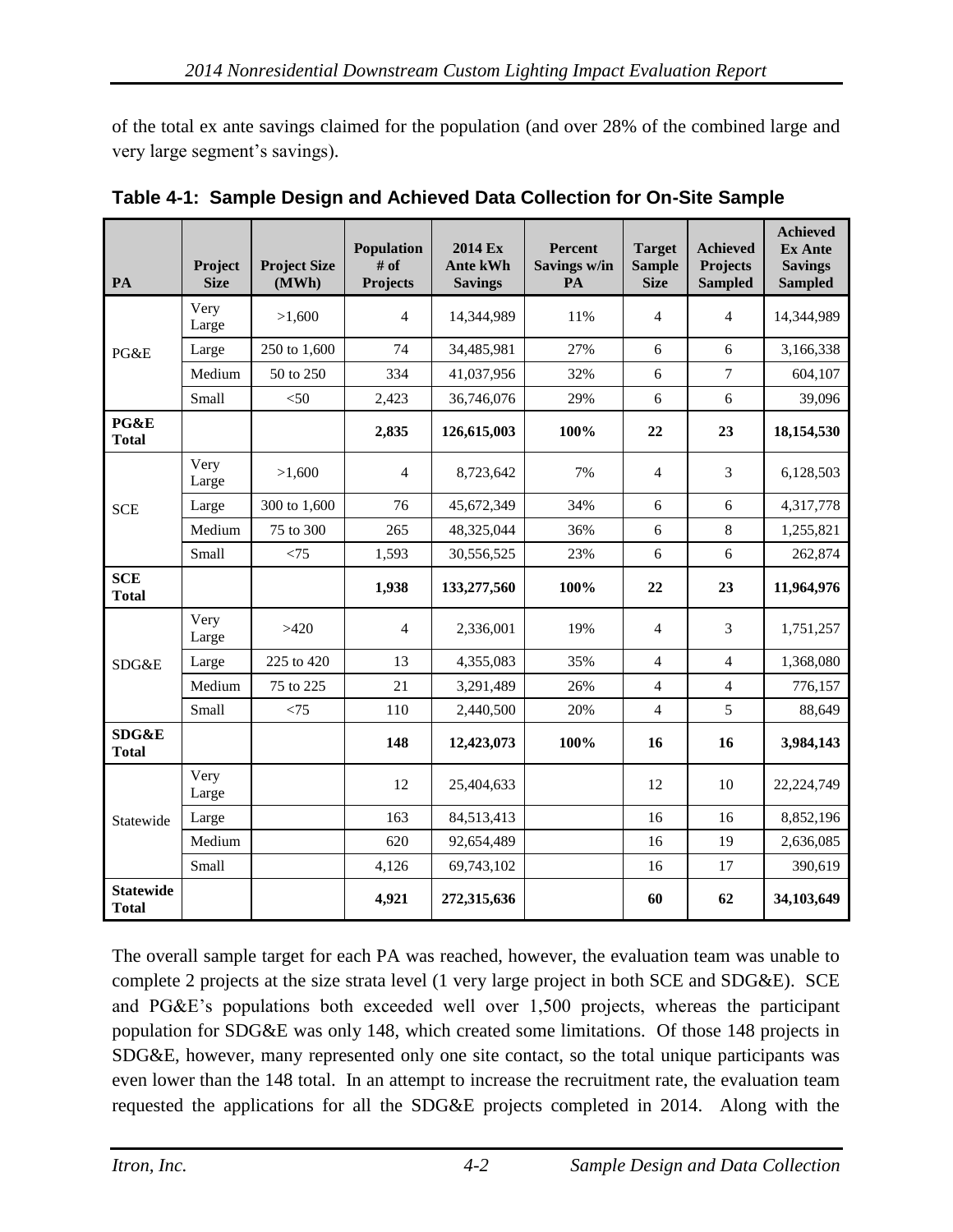application request, the evaluation team also requested account representative information for every project (when available) in order to facilitate a higher recruitment rate. Many of these projects involved corporate contacts with offices outside of California so it was imperative to enlist the cooperation of the account representatives.

Table 4-2 provides a summary of the facility types that were sampled as part of the 2014 impact evaluation along with the number of on-site completes and the percentage of first year ex ante sample savings associated with each facility type (by PA). While the sample design was not facility specific, these data provide additional information regarding the types of custom projects that were sampled in 2014.

| <b>PA</b>  | <b>Facility Type</b>           | <b>Achieved On-Site Sample</b> | <b>Percentage of Sampled</b><br><b>Ex ante Savings</b> |
|------------|--------------------------------|--------------------------------|--------------------------------------------------------|
| PG&E       | <b>City Street Lighting</b>    | 1                              | 2.7%                                                   |
| PG&E       | Grocery                        | $\overline{2}$                 | 14.5%                                                  |
| PG&E       | Manufacturing/Light Industrial | 3                              | 46.7%                                                  |
| PG&E       | Other                          | 11                             | 4.3%                                                   |
| PG&E       | Warehouse                      | 6                              | 31.8%                                                  |
| <b>SCE</b> | <b>Education - University</b>  |                                | 1.8%                                                   |
| <b>SCE</b> | Manufacturing/Light Industrial | 3                              | 30.8%                                                  |
| <b>SCE</b> | Military                       | 1                              | 9.8%                                                   |
| <b>SCE</b> | Other                          | 10                             | 6.3%                                                   |
| <b>SCE</b> | Retail - Large                 | 5                              | 17.3%                                                  |
| <b>SCE</b> | Warehouse                      | 3                              | 34.1%                                                  |
| SDG&E      | Manufacturing/Light Industrial | 1                              | 15.8%                                                  |
| SDG&E      | Military                       | 1                              | 1.6%                                                   |
| SDG&E      | Office - Large                 | 1                              | 7.1%                                                   |
| SDG&E      | Other                          | 6                              | 1.9%                                                   |
| SDG&E      | Retail - Large                 | 7                              | 73.6%                                                  |

**Table 4-2: On-Site Sample Distribution by PA and Facility Type**

In PG&E, roughly 47% of the ex ante sample savings were associated with manufacturing/light industrial projects. This facility type was represented in three of the PG&E strata including the very large category where a census was completed. Warehouse and grocery also constituted a significant percentage of sampled savings at 31.8% and 14.5%, respectively. A large city street light project was also represented. In SCE, the sampled ex ante savings by facility type were more evenly distributed between warehouses (34.1%), manufacturing/light industrial (30.8%), large retail (17.3%) and a large military facility (9.8%). Both warehouses and manufacturing/light industrial facilities were represented in three strata including the very large segment. In SDG&E, the most significant sampled savings were found in large retail (73.6%)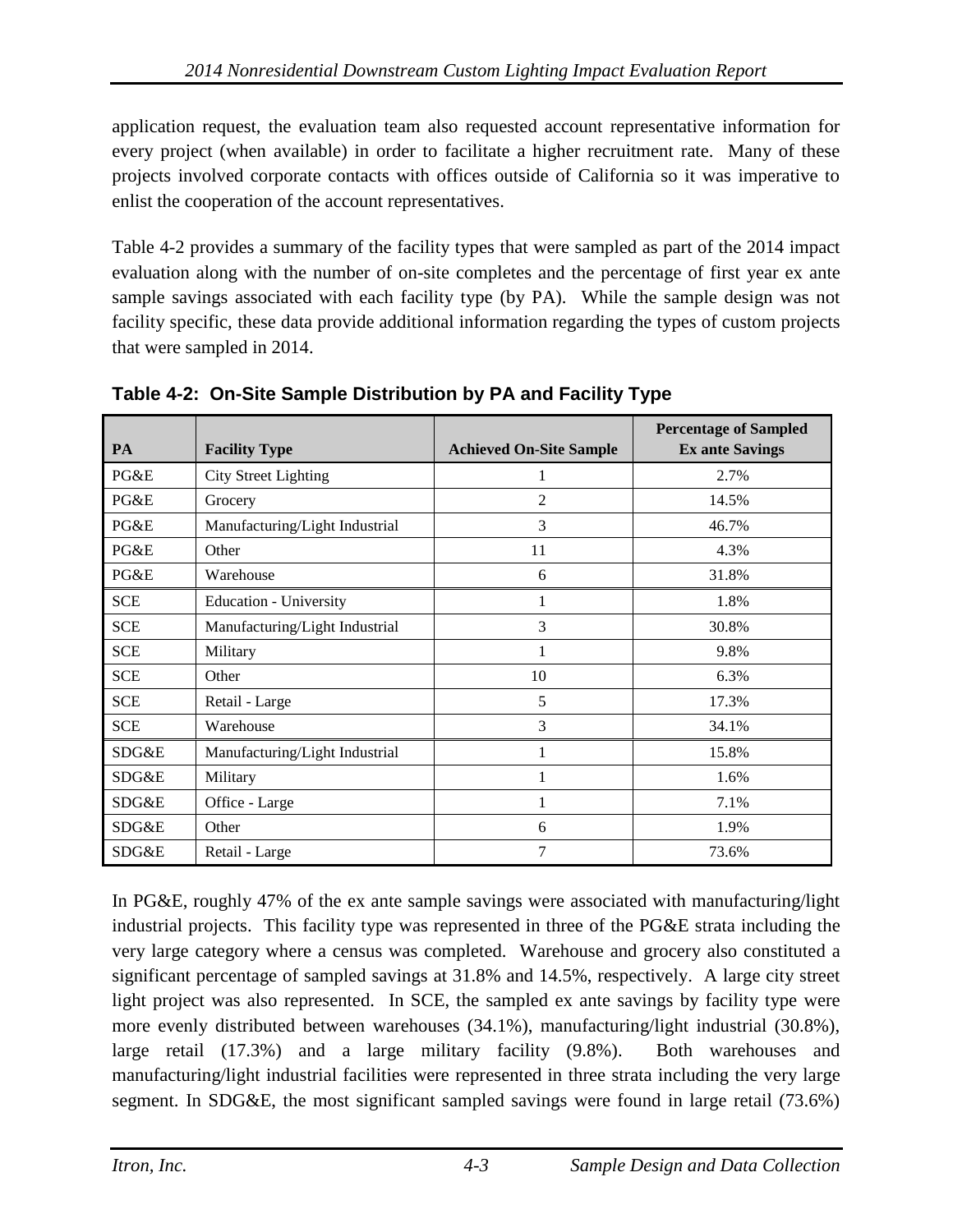followed by manufacturing/light industrial. The seven large retail facilities were included in three of the sample strata including 3 in both the medium and large strata as well as one in the very large category.

As will be discussed throughout the remainder of the report, the ex ante claim and ex post impact for each of these projects incorporate several variables, including installation rates, operating hours, coincidence factors, installed/replaced wattages and industry standard wattages. Likewise, many measures have a dual baseline, which affect the lifecycle savings associated with it.

The differences in GRRs across program administrators are predicated on differences among these variables. The magnitude of influence for many of these parameters is also predicated on the types of facilities where the measures have been installed. Likewise, the potential variance within a specific parameter when comparing the ex ante claim to the ex post can be significant. For example, when a municipality retrofits their city street lights that operate on a specific night time schedule, the ex post operating hours may be very similar to the ex ante claim. The same is potentially true of large retail establishments that operate on EMS systems. The opposite may be true of facilities that claim an overall building specific operating hour schedule, but the evaluation team discovered a greater distribution of measure installation in lower usage areas like restrooms and storage areas.

## **4.2 Participant Phone Survey Sample Design and Data Collection**

One of the key objectives of the phone survey was to develop NTGRs for each PA. This analysis was done based solely on the participant phone survey responses. The NTGR survey battery was administered as part of the recruitment for the onsite audits. Therefore, the same stratification scheme was used for sampling the telephone surveys (PA and project size). The precision objective for the phone surveys was to estimate the NTGRs at a relative precision of approximately 10% for each PA at the 90% confidence level. This is based on a COV estimate of 0.3 obtained from the 2013 Custom Lighting ESPI evaluation and the 2010-12 Nonresidential Downstream Lighting Impact Evaluation.

As discussed above, the evaluation team requested assistance from the PAs and their account representatives to recruit customers for the phone survey and onsites. However, for the smaller sites that do not have an account representative, recruitment was done solely through the phone survey. For these smaller customers the evaluation team expected to get a recruitment rate around 50%. Therefore, we expected to have more participants contacted for surveys than for on-site audits in the <50,000 kWh project size stratum.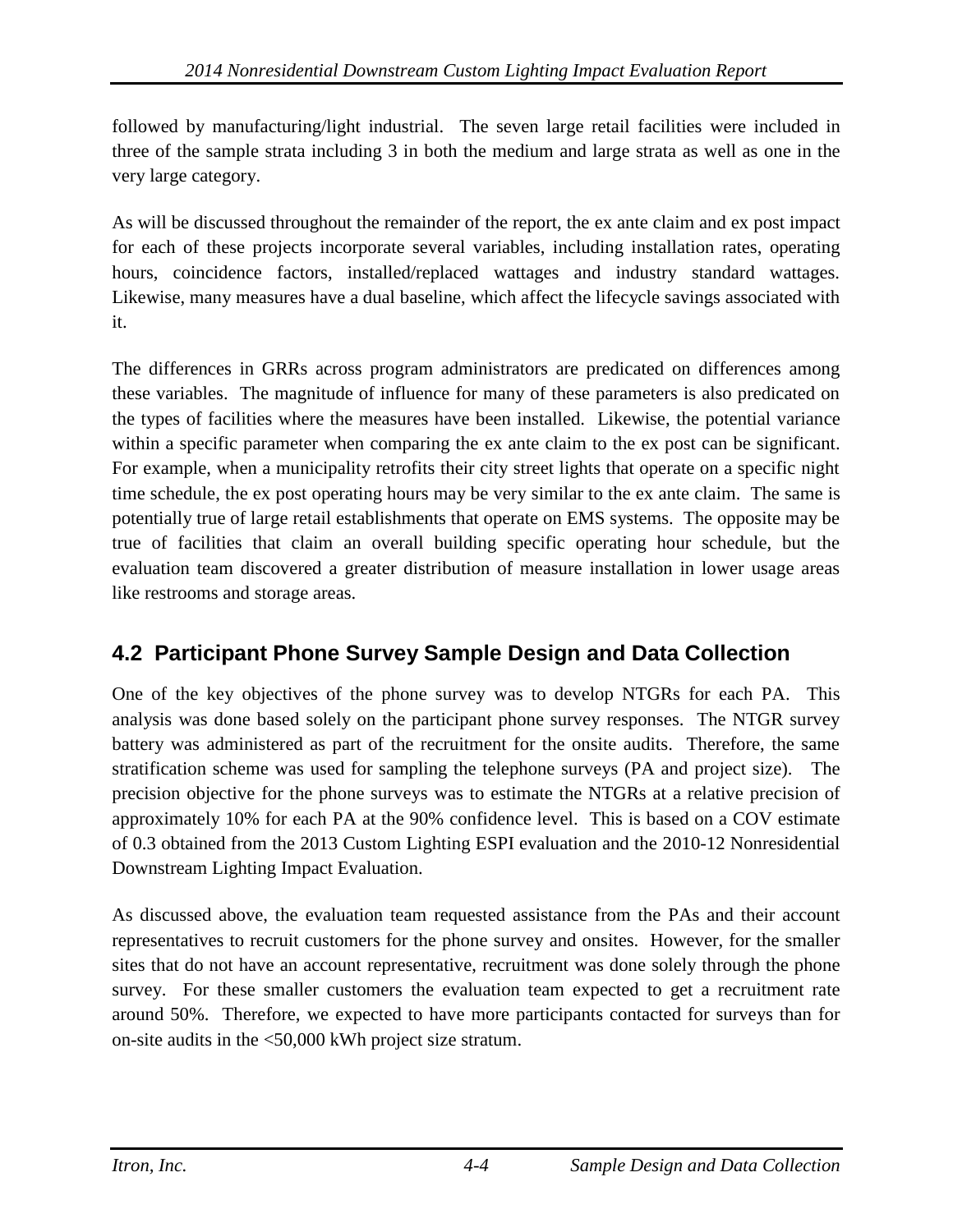Separate NTGRs were estimated for each PA based on the results of the phone survey. Not all participants in the onsite sample, however, were recruited from the phone survey. The evaluation team was unable to conduct a phone interview with one of the participants that represented two distinct very large projects (one in SDG&E and another in SCE). The evaluation team was able to recruit the projects for the on-site verification component of the impact evaluation with the assistance of the account representatives and another corporate contact (an individual who was not responsible for the decision-making process associated with the implementation of the projects). Therefore, for one unique participant, the on-site visits that were conducted for the two projects were included in the gross analysis, but given the fact that the NTGR survey battery was not conducted, they were not part of the NTG analysis. Conversely, some participants agreed to the phone survey, but refused the on-site visit, so those participants were used in the NTGR analysis, but not the gross analysis.

Table 4-3 presents the sample design along with the actual number of projects that were sampled by PA. Also shown are the number of on-site completes, the number of phone survey completes without a corresponding on-site complete and the total projects achieved. Also shown are the number of NTGR surveys completed that corresponded to participants that also had an onsite conducted versus those that did not. A total of 143 site-projects were sampled from the 2014 nonresidential custom lighting population. As discussed above, the sum of the total on-site and phone survey only sample (143) is greater than the total achieved (141) because a NTG interview was not conducted for one unique program participant that represented two projects (1 in SCE and 1 in SDGE).

| <b>Program</b><br>Administrator | <b>Target Sample Size</b> | <b>Achieved from On-</b><br><b>Site Sample</b> | <b>Achieved from</b><br><b>Survey Only (No</b><br>On-Site) | <b>Total Achieved</b><br><b>Projects Sampled</b> |
|---------------------------------|---------------------------|------------------------------------------------|------------------------------------------------------------|--------------------------------------------------|
| PG&E                            | 28                        | 23                                             | 44                                                         | 67                                               |
| <b>SCE</b>                      | 28                        | 23                                             | 34                                                         | 56                                               |
| SDG&E                           | 20                        | 16                                             |                                                            | 18                                               |
| <b>Statewide</b>                | 76                        | 62                                             | 81                                                         | 141                                              |

**Table 4-3: Sample Design and Achieved Data Collection for Phone Sample**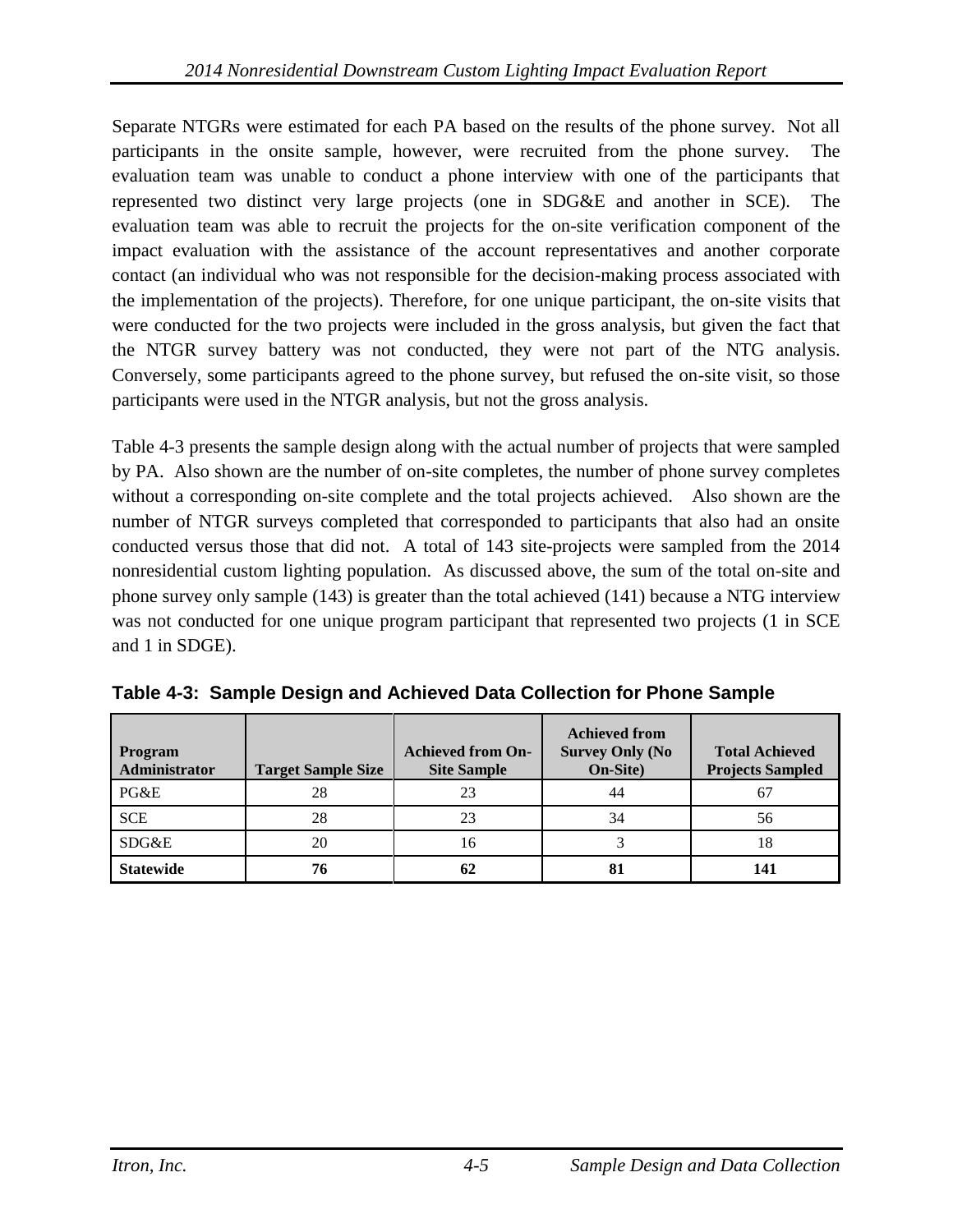# **Evaluation Methodology**

This section provides an overview of the methods that were used to estimate the gross and net savings values and corresponding realization rates. Appendix C provides a detailed description of the approach used to estimate each individual parameter in the gross savings algorithm.

## **5.1 Overview of Gross Impact Evaluation Approach**

For this evaluation a GRR approach was utilized, where site-specific gross ex post impacts were estimated for a sample of participants. These site-specific gross ex post impacts were then compared to the ex ante savings claims from the tracking data to develop a ratio of ex post to ex ante gross savings, which is the GRR, or the percentage of ex ante savings realized in the ex post evaluation. A set of GRRs was developed by PA, which was then applied to the entire population of participants to create a population estimate of ex post gross savings.

The general approach that was used to estimate site-specific ex post gross savings values is based on developing hourly impacts to create an impact load profile. From this profile, impacts were then aggregated to develop an annual ex post gross kWh savings value, or averaged over a set of specific hours to develop an ex post gross kW savings value. The general algorithm applied to estimate energy savings for a specific hour is:

$$
Impact\_Hour\_i = Measure\_Qty \times \begin{bmatrix} (Basicline\_Wattage \times Percent\_On\_Pre\_Hour\_i) \\ -(Post\_Wattage \times Percent\_On\_Post\_Hour\_i) \end{bmatrix}
$$

Where,

Measure  $Qty =$  the quantity of measures found to have been installed and operable based on an on-site visit.

Baseline\_Wattage = the wattage associated with the measures that were replaced or with measures corresponding to the industry standard practice (or code) for the type of retrofit. As discussed in detail below, some measures employed a dual baseline over the life of the measure, while others were based solely on industry standard practice or code (or solely on the replaced wattage).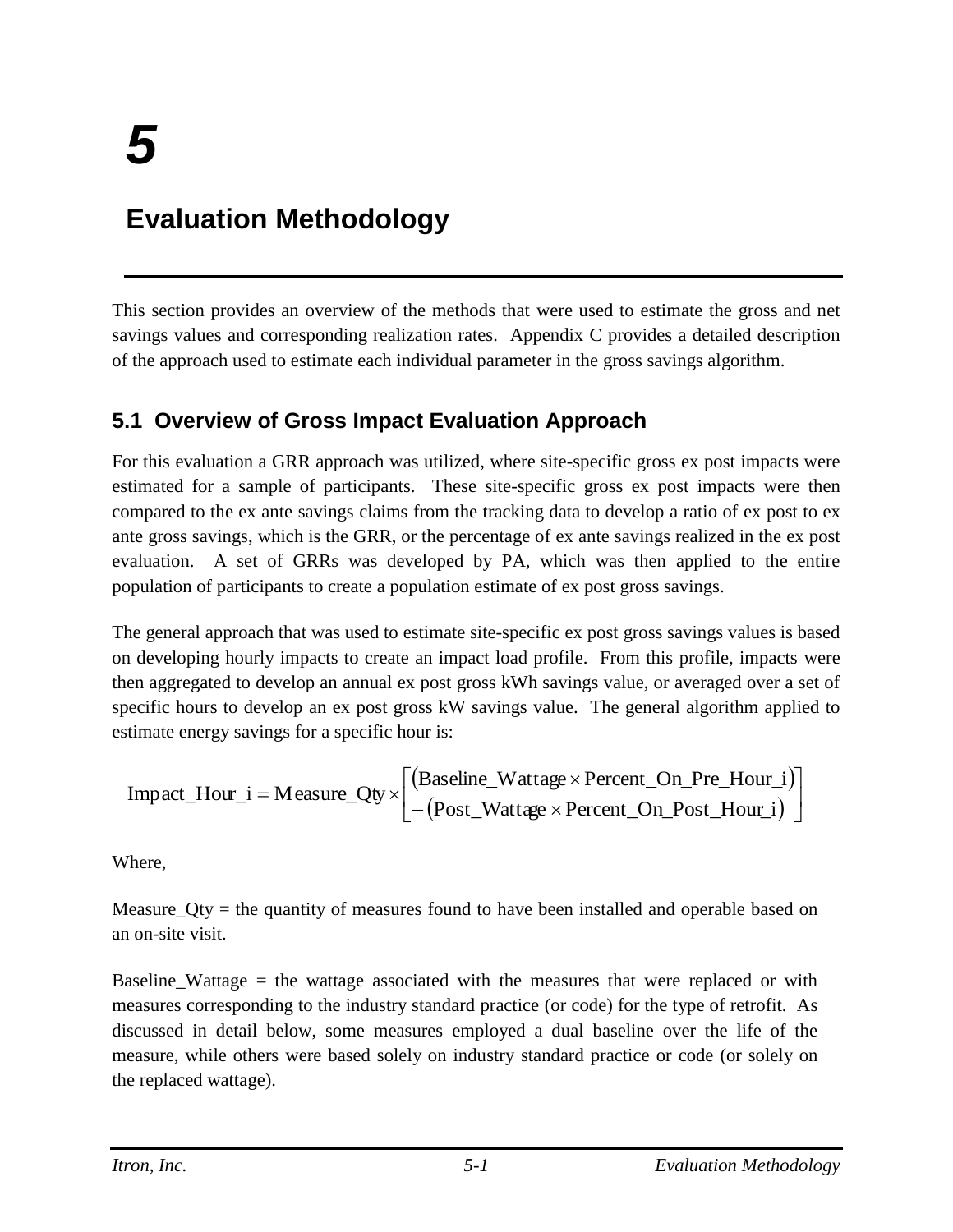Post\_Wattage = the wattage associated with the measures that were installed.

Percent\_On\_Pre = the percentage of time the baseline equipment was on during a specific hour i, which was obtained from adjusted self-reported operating hours gathered on site or monitored HOUs if applicable.

Percent On Post  $=$  the percentage of time the installed equipment was on during a specific hour i, which was obtained from adjusted self-reported operating hours gathered on site. The Percent\_On\_Pre and Percent\_On\_Post were assumed to be equal for all measures, except occupancy sensors.

One final parameter that was utilized to estimate annual energy and demand impacts was the HVAC interactive effects. The Database for Energy Efficient Resources (DEER) provides a set of factors that were used to incorporate the kWh and kW HVAC interactive effects associated with the installed measures. The kWh factors were multiplied by the annual kWh impact for a given participant, and the kW factors were multiplied by the kW demand impact. Different factors were applied to a given measure and participant based on if the measure is a CFL or not, the participant's PA, the climate zone where the participant is located, the participant's HVAC system type, the building type of the participant, and if the participant's facility is new or existing.

For many measures evaluated under this study, impacts were estimated differently for customers that replaced their equipment on burnout, as a result of a natural replacement or were new construction, as opposed to those that were influenced by the program to make an early replacement. Typically, for customers that performed a replacement on burnout (ROB), were natural replacement (NR), or were new construction (NC), the baseline equipment for estimating impacts for the effective useful life (EUL) of the project is considered to be industry standard practice, or code if the project is new construction or triggers Title 24.

When a measure was considered an early replacement (ER), the lifecycle savings were examined over two distinct time periods. The first time period was associated with the replaced equipment's remaining useful life (RUL), which was the period over which the accelerated program adoption was considered to have been made. During the RUL time period, the baseline equipment for estimating impacts was the equipment that was replaced. However, for the post-RUL period through the measures' EUL, the baseline equipment for estimating impacts was typically considered to be industry standard practice or code, because at the end of the RUL the customer would have had to replace their equipment with efficiency level not less than code or industry standard practice. This methodology is also referred to as the dual baseline approach, as there are two different baselines that are applied to projects considered to be ER.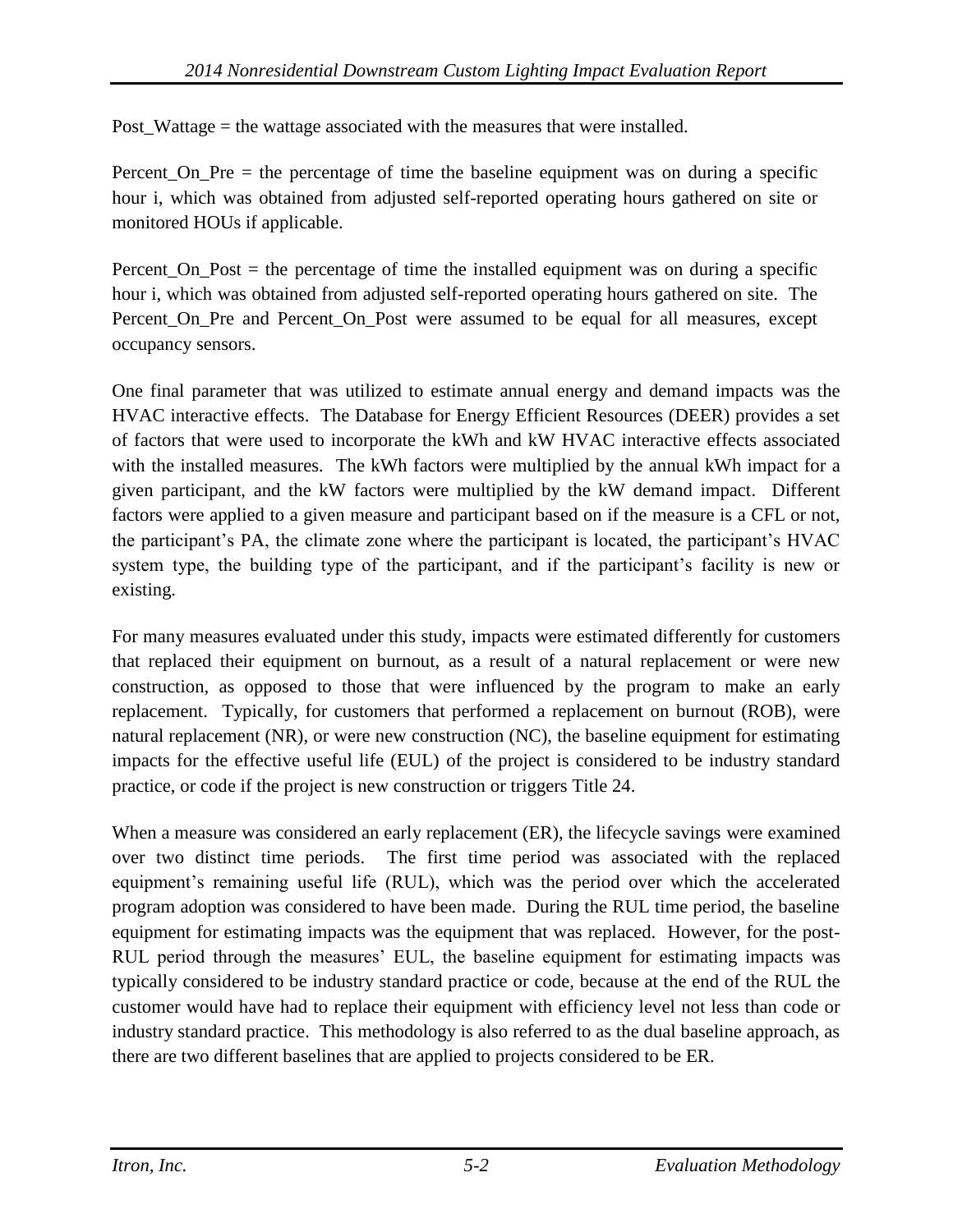The specific application of the dual baseline was determined on a measure by measure basis, as was the use of industry standard baselines for the ROB case and the post-RUL period. The dual baseline approach was applied to linear fluorescent, LED fixture, Induction and HID measures, but not for CFLs, LED lamps and occupancy sensors. Because CFLs and LEDs typically replace incandescent lamps, or lamps which have a very small EUL, it was assumed that they are always ROB. Occupancy sensors installed under the program are typically installed as part of a lighting retrofit. When estimating savings for a lighting retrofit along with occupancy sensors, the impact associated with the occupancy sensors was considered to be the incremental measure whose savings was based on the installed equipment. Therefore, the wattage affected by the occupancy sensor was the post-retrofit wattage for the occupancy sensor's full EUL and no dual baseline would apply.

Appendix C discusses the methods used to estimate each individual impact parameter, including the installation rate, the various wattage values, the pre and post operating hours and the EUL/RUL.

## **5.2 Overview of Net-to-Gross Analysis**

For the 2014 program, the approach for estimating NTGRs was based on the same approach utilized for the 2013 Custom Lighting ESPI evaluation, as well as the 2010-12 Nonresidential Downstream Lighting Impact Evaluation, which relied solely on participant phone survey data. The NTGR methodology utilized for these evaluations was based on the large non-residential free ridership approach developed by the NTGR Working Group and documented in Appendix C of that report, *Methodological Framework for Using the Self-Report Approach to Estimating Net-to-Gross Ratios for Non-residential Customers*. The NTGR is calculated as the average of three program attribution indices (PAI) known as PAI-1, PAI-2, and PAI-3. Each of these scores represents the highest response or the average of several responses given to one or more questions about the decision to install a program measure. The participant phone survey was the basis for the inputs to each score.

**Program attribution index 1 (PAI–1)** is a score that reflects the influence of the most important of various program-related elements in the customer's decision to select a given program measure. The PAI-1 score is calculated as the highest program influence factor divided by the sum of the highest program influence factor and the highest nonprogram influence factor. Some example non-program factors are: previous experience with the measure, recommendation from an engineer, standard practice, corporate policy, compliance with rules or regulations, organizational maintenance or equipment replacement policies and "other – specify." Payback is treated as a program influence factor if the rebate/incentives played a major role in meeting payback criteria, but is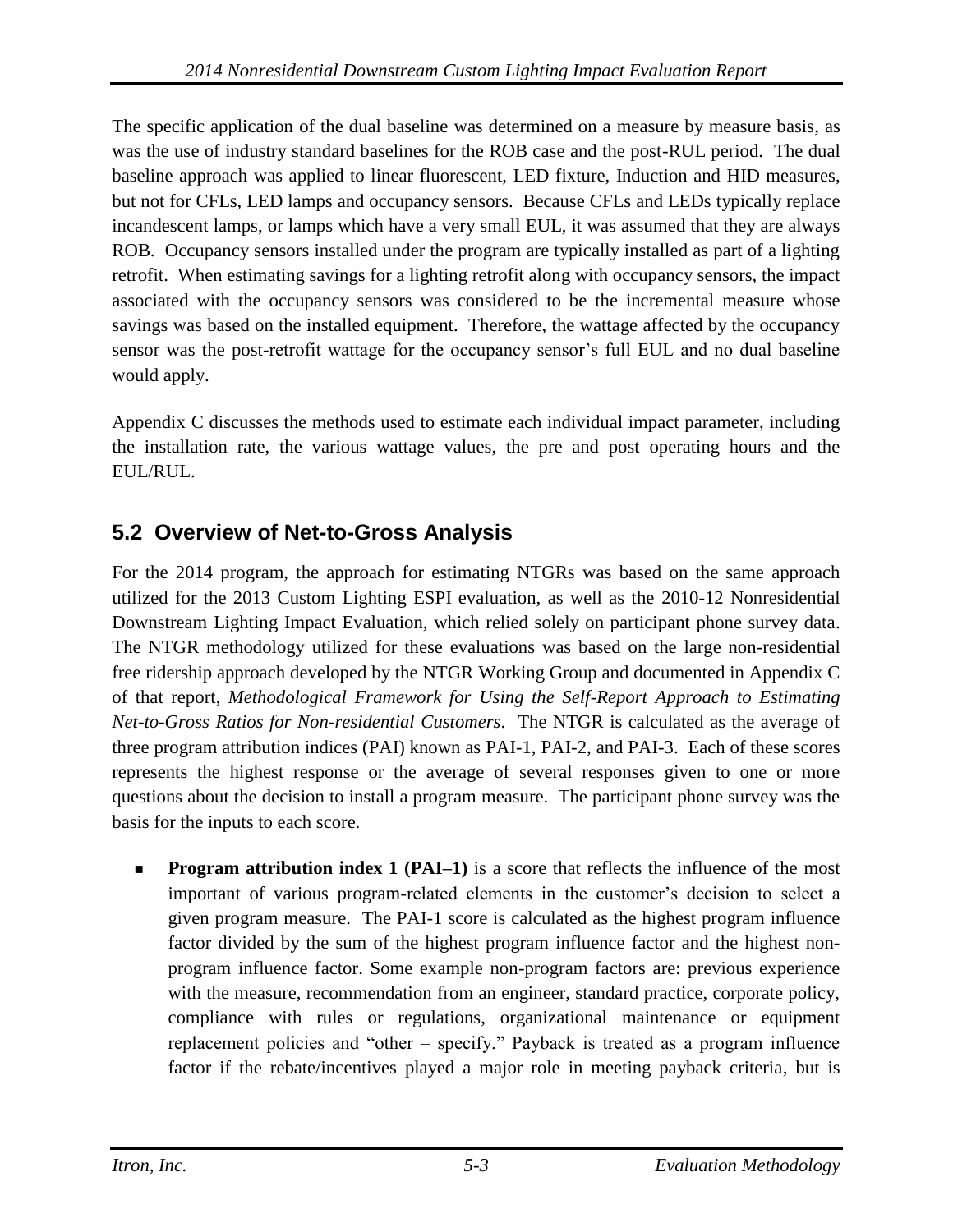treated as a non-program influence factor if it did not play a major role in meeting payback criteria.

- **Program attribution index 2 (PAI–2)** is a score that captures the perceived importance of program factors (including rebate/incentives, recommendation, and training) relative to non-program factors in the decision to implement the specific measure that was eventually adopted or installed. This score is determined by asking respondents to assign importance values to the program and most important non-program influences so that the two total 10. The program influence score is adjusted (i.e., divided by 2) if respondents had made the decision to install the measure before learning about the program. The final score is divided by 10 to be put into decimal form, thus making it consistent with PAI-1.
- **Program attribution index 3 (PAI–3)** is a score that captures the likelihood of various actions the customer might have taken at the given time and in the future if the program had not been available (the counterfactual). This score is calculated as 10 minus the likelihood that the respondent would have installed the same measure in the absence of the program. The final score is divided by 10 to put into decimal form, thus making it consistent with PAI-1 and PAI-2.

The NTGR was estimated as an average of these three scores. If one of the scores was not available (generally due to respondents giving a "don't know" or "refusal" response), then the NTGR was estimated as the average of the two available score. If two or more scores were missing, results were discarded from the calculation.

## <span id="page-24-0"></span>**5.3 Ex Ante and Ex Post Parameter Comparison**

The objective of this study was to develop GRRs that could be used to estimate IOU-level savings across all nonresidential custom lighting measures that are statistically significant. As mentioned in Section [4.1 a](#page-16-0)nd detailed in Appendix C, the GRR incorporates several variables, including installation rates, operating hours, coincidence factors, installed/replaced wattages, industry standard wattages and EULs. Likewise, many measures have a dual baseline, which affect the lifecycle savings associated with it. The differences in GRRs within as well as across each program administrator are predicated on differences among these variables. The following section presents a high level comparison of the ex ante assumptions associated with the projects that were evaluated to the ex post impacts that were calculated as a result of the on-site audits.

The ex ante assumptions combine data collected from reviewing the application project documentation and calculation workbooks along with information garnered from the program tracking data. The ex post impacts were developed using a combination of data collected onsite along with data collected from the project documentation and the phone survey. Operating hours and coincidence factors were estimated using a combination of logger data and adjusted self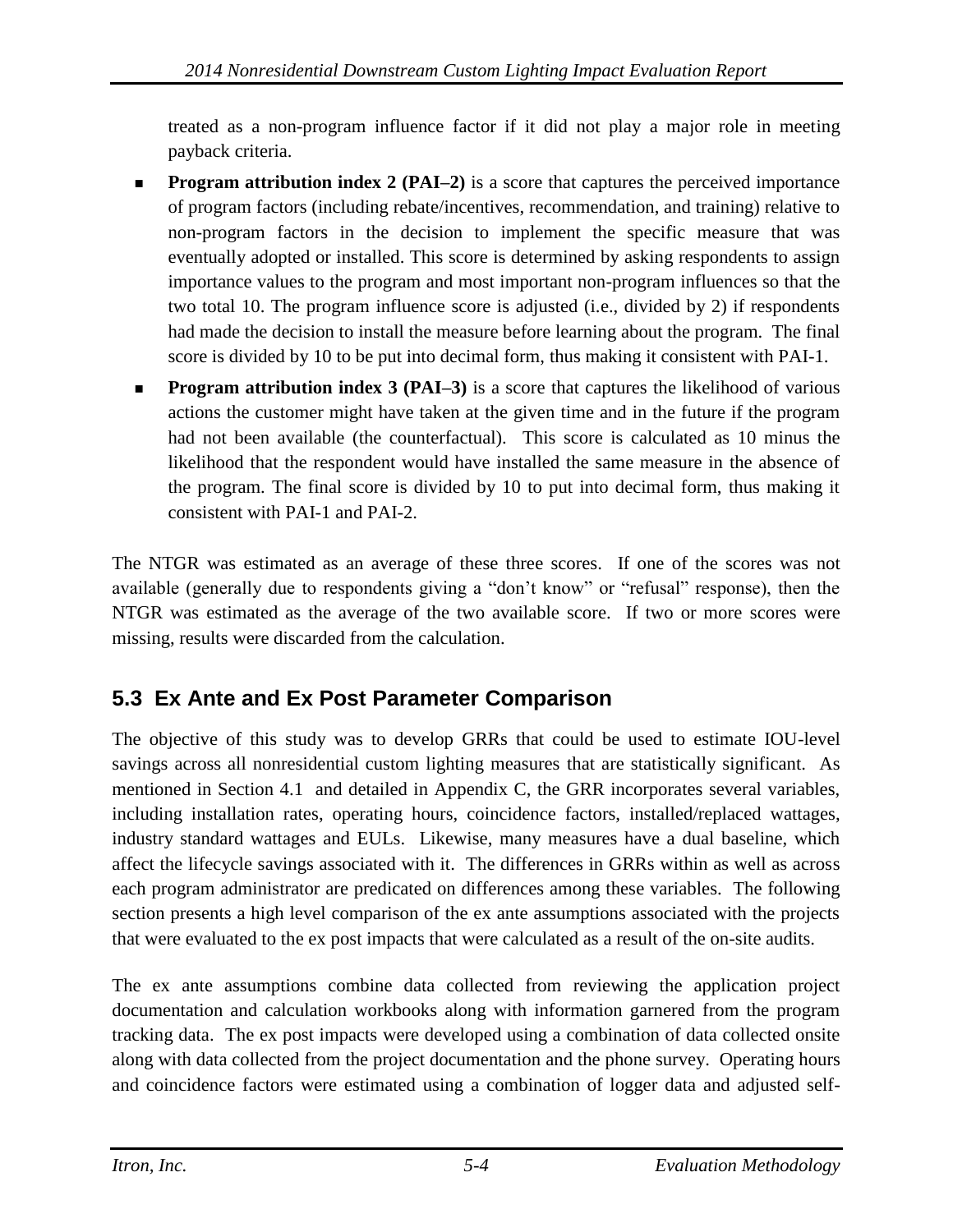report operating schedules. The post-retrofit wattage of the incented equipment was calculated using a combination of make-model lookups and visual verification of installed equipment. Another function of the make model lookups was to determine manufacturer rated lamp life for select measures to update the EUL of each measure (combined with the ex post operating hours). This exercise was most specifically tailored toward LED lamp and LED fixture measures. The baseline wattage estimates were drawn from a combination of visual verification during the onsite audit and the project documentation. In the event that an on-site auditor could not determine the type and wattage of the baseline equipment from actual baseline equipment found onsite, the baseline wattage that was collected from the project documentation was used. If a measure was classified as ER within the project documentation, the evaluation team attempted to substantiate the claim using information collected from the project documentation data request. In the event that an ER/ROB designation was not detailed in the project documentation, the project was classified as ER or ROB based on the phone survey only. Some ER claims were changed to ROB as well. If an LED lamp measure replacing an incandescent or a halogen was classified as an ER measure in the project documentation, the evaluation team reversed that classification because the RUL of the incandescent or halogen would be approximately a year or less, not justifying an ER designation.

It's important to note that while the evaluation team was successful in comparing the ex ante assumptions from the application documentation to the ex post impacts for every project, not all measures within each project were successfully compared. While infrequent, it was sometimes difficult to calculate the ex ante impact of a measure given missing or incomplete information furnished in the project documentation.

For some projects, the quantity of baseline equipment for a given measure was greater than the retrofit quantity so the following summaries compare the total baseline wattage to the total retrofit wattage for each measure. It was difficult to confirm whether or not the baseline quantity furnished in the project documentation was correct from the on-site verification so, in these cases, the pre-retrofit quantities collected from the application were multiplied by the baseline wattages collected from the ex post audit. This approach also allows for a consistent comparison to new construction projects that utilized an LPD approach. Since these projects utilize an allowable LPD based on square footage and facility type and have no baseline quantities, the total allowable baseline wattage is used in the pre-case.

[Table 5-1](#page-26-0) provides comparative summaries of these impact parameters at the sample strata level as well as at the PA level. As mentioned, this requires examining multiple parameters and comparing ex ante and ex post results to understand the differences in each parameter and how they influence the overall GRR. These summaries are intended to be instructive and are not presented to completely explain the differences in ex ante and ex post values. Rather, they are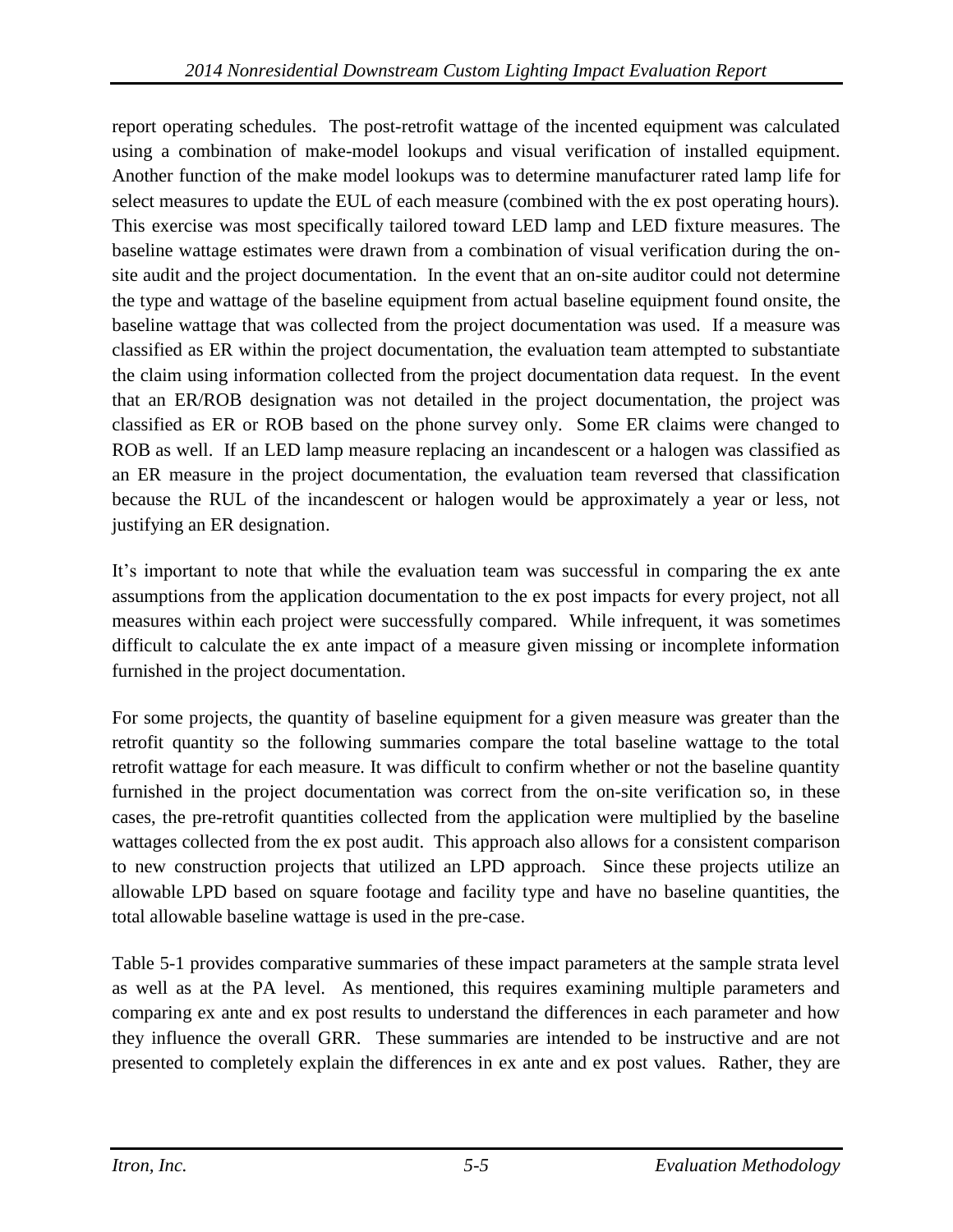presented to provide a more general understanding of what specific parameters are driving the GRR.

| <b>PA</b>              | $\mathbf n$    | Ex<br>Post<br><b>Hours</b> | Ex<br>Ante<br><b>Hours</b> | Post<br>Hour<br>Ratio | Ex<br>Post<br><b>Delta</b><br>kW | Ex<br>Ante<br><b>Delta</b><br>kW | <b>Delta</b><br>Watt<br><b>Ratio</b> | Ex<br>Post<br><b>EUL</b> | Ex<br>Ante<br><b>EUL</b> | <b>EUL</b><br>Ratio |
|------------------------|----------------|----------------------------|----------------------------|-----------------------|----------------------------------|----------------------------------|--------------------------------------|--------------------------|--------------------------|---------------------|
| PGE Very Large         | $\overline{4}$ | 6,592                      | 6,667                      | 99%                   | 641.5                            | 681.5                            | 94%                                  | 9.5                      | 12.6                     | 76%                 |
| PGE Large              | 6              | 4,420                      | 5,499                      | 80%                   | 89.7                             | 102.2                            | 88%                                  | 13.5                     | 11.5                     | 117%                |
| <b>PGE</b> Medium      | $\overline{7}$ | 4,590                      | 4,898                      | 94%                   | 14.8                             | 19.1                             | 77%                                  | 9.6                      | 11.1                     | 86%                 |
| <b>PGE Small</b>       | 6              | 2,793                      | 3,607                      | 77%                   | 2.0                              | $2.2^{\circ}$                    | 91%                                  | 12.8                     | 11.4                     | 113%                |
| <b>Total PGE</b>       | 23             | 4,236                      | 4,875                      | 87%                   | 100.8                            | 110.1                            | 92%                                  | 11.6                     | 11.5                     | 101%                |
| <b>SCE Very Large</b>  | 3              | 6,274                      | 7,626                      | 82%                   | 262.0                            | 266.3                            | 98%                                  | 8.7                      | 9.6                      | 91%                 |
| <b>SCE</b> Large       | 6              | 4,482                      | 6,185                      | 72%                   | 148.9                            | 137.1                            | 109%                                 | 12.1                     | 8.7                      | 139%                |
| <b>SCE Medium</b>      | 8              | 4,346                      | 5,321                      | 82%                   | 29.8                             | 33.0                             | 90%                                  | 11.6                     | 9.1                      | 127%                |
| <b>SCE Small</b>       | 6              | 3,324                      | 4,085                      | 81%                   | 14.9                             | 16.3                             | 92%                                  | 12.4                     | 11.1                     | 112%                |
| <b>Total SCE</b>       | 23             | 4,272                      | 5,466                      | 78%                   | 80.7                             | 78.5                             | 103%                                 | 11.7                     | 9.5                      | 124%                |
| <b>SDGE Very Large</b> | 3              | 7,407                      | 7,441                      | 100%                  | 102.8                            | 104.3                            | 99%                                  | 7.9                      | 12.1                     | 65%                 |
| <b>SDGE</b> Large      | $\overline{4}$ | 6,086                      | 5,726                      | 106%                  | 59.8                             | 65.8                             | 91%                                  | 11.5                     | 13.5                     | 85%                 |
| <b>SDGE</b> Medium     | $\overline{4}$ | 4,496                      | 4,947                      | 91%                   | 32.5                             | 37.5                             | 87%                                  | 7.2                      | 9.5                      | 76%                 |
| <b>SDGE Small</b>      | 5              | 3,141                      | 3,209                      | 98%                   | 6.7                              | 9.2                              | 73%                                  | 12.2                     | 14.8                     | 83%                 |
| <b>Total SDGE</b>      | 16             | 5,200                      | 5,211                      | 100%                  | 46.8                             | 51.2                             | 91%                                  | 9.9                      | 12.5                     | 80%                 |

<span id="page-26-0"></span>**Table 5-1: Comparison between Ex Ante and Ex Post Impact Parameters**

## *5.3.1 Operating Hours*

- **PG&E –** At the PA level, ex post operating hours were roughly 13% less than the ex ante assumption. The ex ante and ex post hours are nearly identical in the Very Large census segment. However, the ex post hours for the Large and Small segments were much less than the ex ante claim (20% and 23% less) which contributed to a lower overall ratio at the PA level. In both the pre- and post-case, annual operating hours generally decrease as the size of the projects decrease.
- **SCE** At the PA level, ex post operating hours were roughly 22% less than the ex ante assumption. The ratio of ex post to ex ante operating hours is very similar when compared across segments and, again, there is a general decrease for both ex ante and ex post hours as the size of the projects decrease.
- **SDG&E –** At the PA level, ex post operating hours are almost identical to the ex ante assumptions. There were several large retail establishments within both the sample and population of SDG&E projects. Pre-monitoring had been done at two of the retail establishments in the Large segment. These hours were very similar to the ex post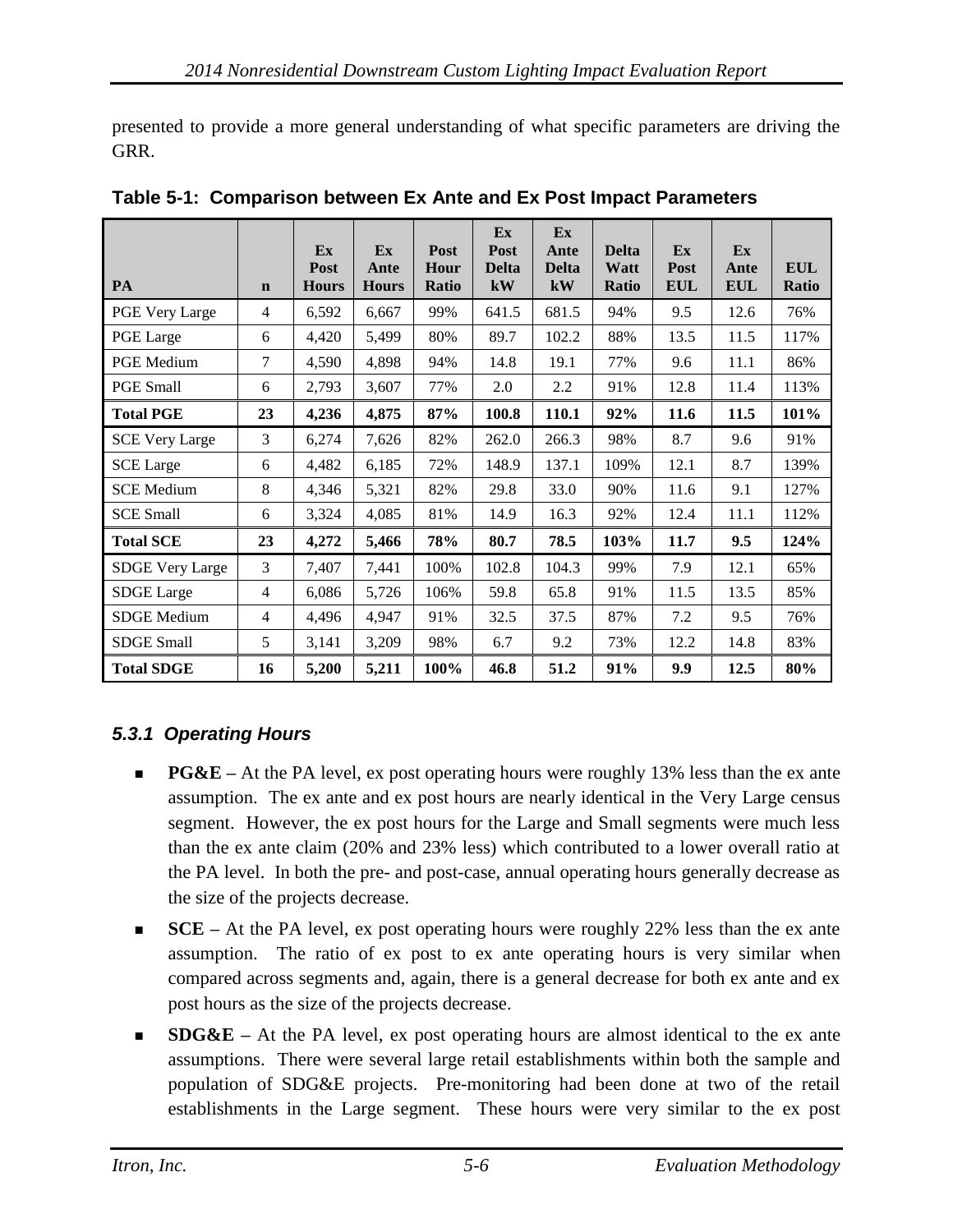adjusted self-report (within 4%), so the monitored hours were used to represent the ex post case. Again, there is a marked reduction in both ex post and ex ante operating hours from the larger strata to the smaller ones.

#### *5.3.2 Delta Wattage*

- **PG&E** At the PA level, the overall ex post baseline to retrofit total installed wattage is roughly 92%. These estimates represent a combination of dual baseline and single baseline measures. For measures that were determined to be ROB, the baseline wattage represents code or industry standard practice wattage and, for ER measures, it represents the baseline associated with the replaced equipment. The PGE Medium segment has the lowest delta ratio (77%) which is driven by several factors including a project where two measures were unaccounted for at the time of the on-site audit. Much like in the discussion regarding operating hours, total delta kW for the ex ante and ex post case drop significantly as the strata size decreases.
- **SCE** At the PA level, the overall ex post delta kW is roughly 3% greater than the ex ante claim. While the ex post kW for the Small and Medium segments are roughly 8% and 10% lower than the ex ante claim, the PA level result is driven upward by the Large and Very Large projects. Each of these segments represent a distribution of ER/ROB designations as well as a distribution of baseline/retrofit measure types. Again, total delta kW for the ex ante and ex post case drop significantly as the strata size decreases.
- **SDG&E** At the PA level, the overall ex post delta kW is roughly 9% less than the ex ante claim. The ex post ratios for the Small and Medium segments are less than those for the Large and Very Large segments. For all sampled SDG&E site measures, only one was determined to be ER, so for all measures that were subject to a dual baseline approach, the industry standard practice or code baseline (where applicable) was applied to the evaluated baseline condition.

### *5.3.3 EUL*

- **PG&E** At the PA level, the ex post EUL was almost identical to the average ex ante claim. At the strata level, the ex post EULs for the Medium and Very Large segments are much lower than the PA average. This is driven primarily by much lower ex post EULs for LED and CFL lamp measures along with an LED fixture measure installed in the largest project in the census category. The higher ex post EULs in the Large and Small segments correspond to lower ex post operating hours.
- **SCE** At the PA level, the ex post EUL is roughly 24% greater than the ex ante claim. This is driven primarily by LED fixture measures, where the ex post evaluation determined that the service life of many of these measures was in the 50,000 to 60,000 hour range. When the service life was divided by the ex post operating hours, many of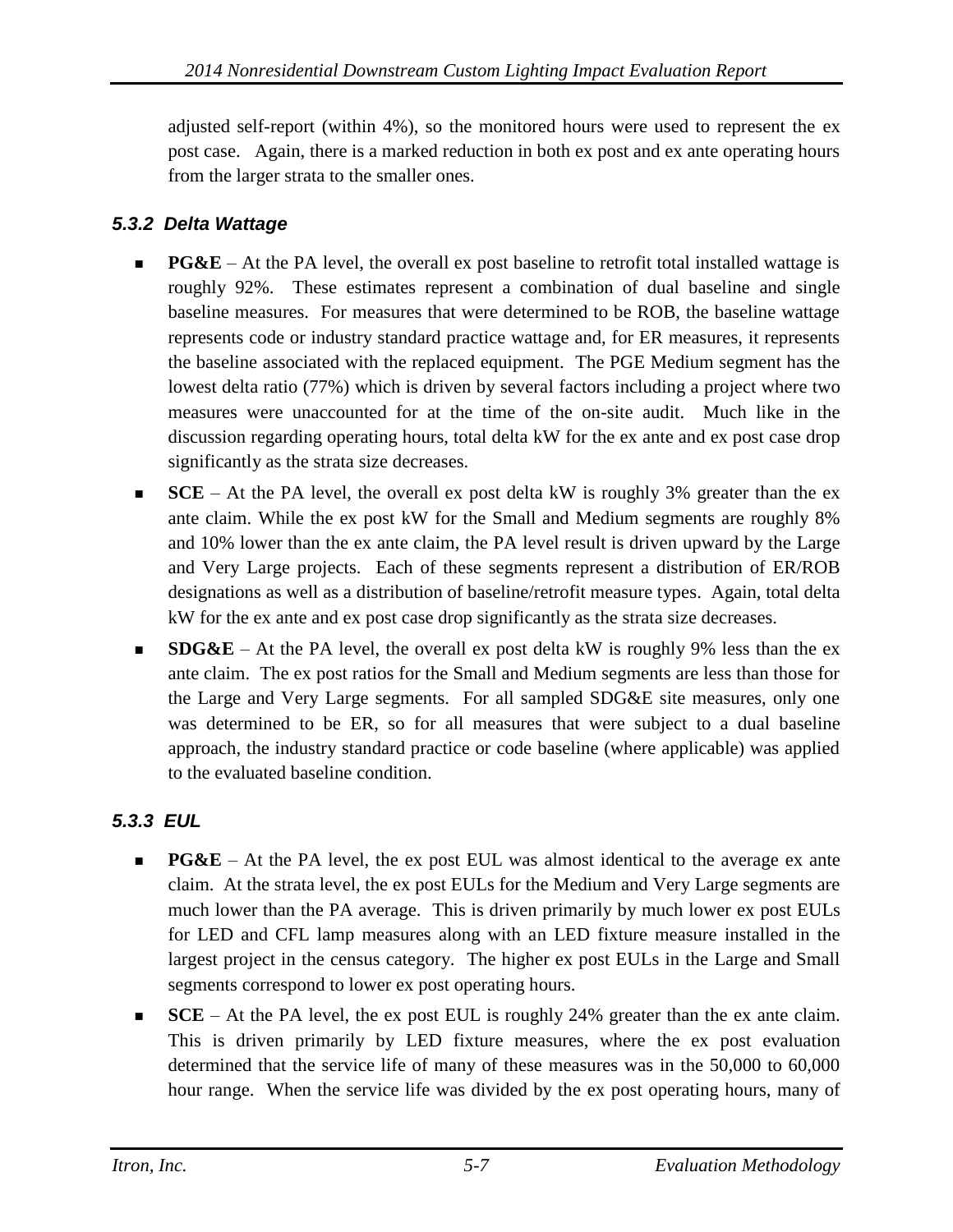these measures had EULs of 15 years or greater. The ex ante EUL claim for many of these measures was 3 to 5 years. Even in a building type that had high annual operating hours like large retail, the ex ante service life of these measures would be in the 18,000 to 30,000 hour range, much less than what was collected from the manufacturer cut sheet.

 **SDG&E –** At the PA level, the ex post EUL is roughly 20% less than the ex ante claim. As discussed in the operating hour section, the ex post hours in SDG&E were generally higher than ex ante claims which has the effect of reducing the effective useful life of the measure. For example at the measure level, it is evident that the ex ante EULs for LED lamp measures were generally much higher than ex post actuals. The ex post EULs for LED lamps ranged from 5 to 9 years whereas the ex ante claim ranged from 12 to 15 years.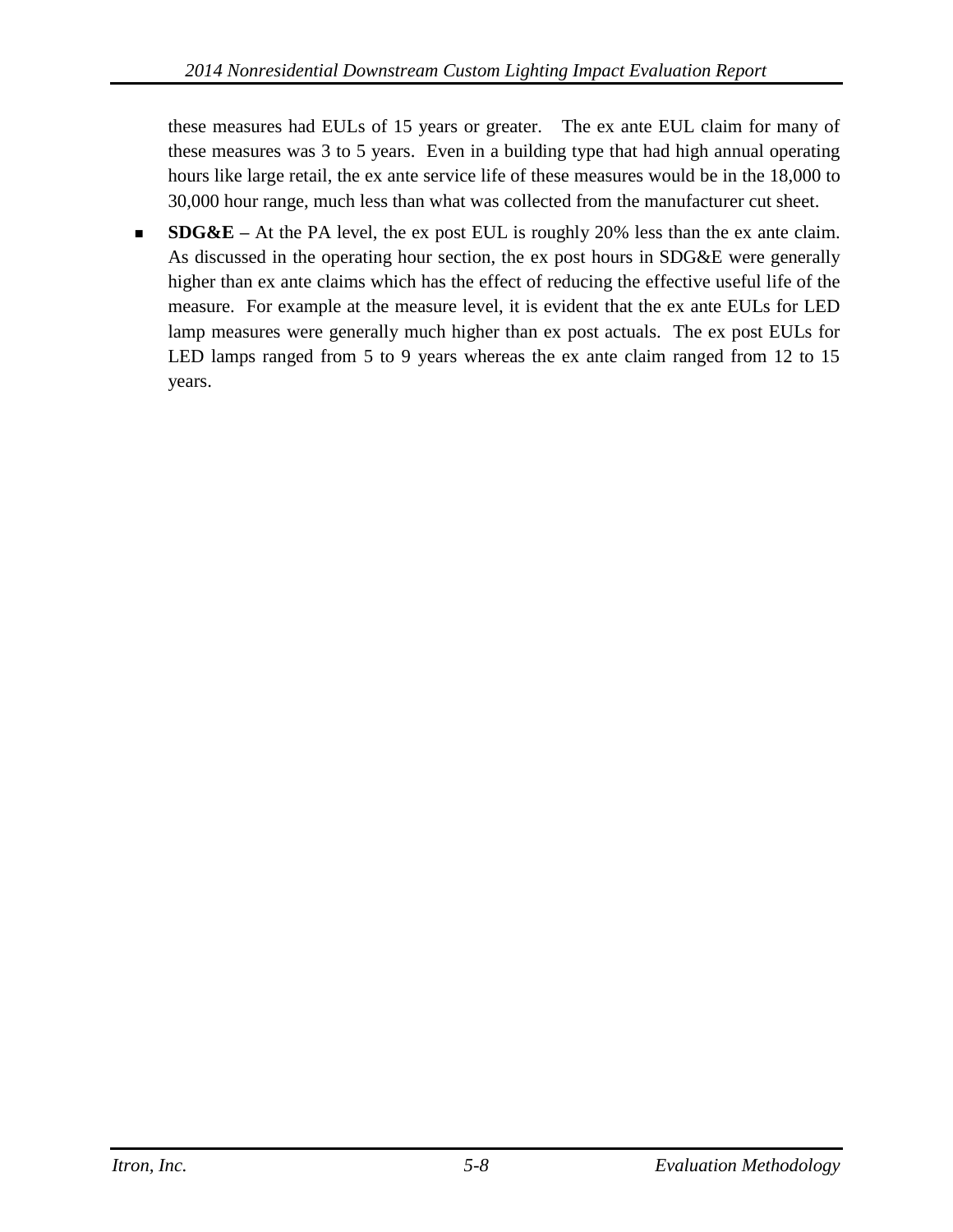# *6*

# **Results**

This section presents the final results for the 2014 Nonresidential Downstream Custom Lighting Impact Evaluation. Presented are the gross and net realization rates for first year and lifecycle kW and kWh savings, as well as the statewide nonresidential downstream custom lighting ex post population-level savings for first year and lifecycle kW and kWh.

## **6.1 Gross First Year Realization Rates**

Once all the individual parameter estimates were developed for each participant in the on-site sample, and the customer was classified as either ROB/NR/NC or ER, the equation presented in Section 5 was applied to develop project-specific estimates of gross energy savings.

Gross realization rates were then estimated for kWh and kW savings by looking at the ratio of the aggregate evaluated gross savings to the aggregate ex ante gross savings. Specifically, the GRR for PA segment j is estimated as:

$$
Gross\_Realization\_Rate_j = \frac{\sum_{i=1}^{n} Gross\_Ex\_Post\_impact_{i,j}}{\sum_{i=1}^{n} Gross\_Ex\_Ante\_impact_{i,j}}
$$

Where,

Gross\_Ex\_Post\_Impact<sub>i,j</sub> is the site-specific gross ex post impact estimate for customer i, in the on-site sample, who is in PA segment j.

Gross\_Ex\_Ante\_Impact<sub>i,j</sub> is the site-specific gross ex ante impact estimate for customer i, in the on-site sample, who is in PA segment j.<sup>6</sup>

 $\overline{a}$ 

<sup>&</sup>lt;sup>6</sup> It is important to note that the realization rates are based on the unadjusted ex ante impacts provided in the tracking system, which were not adjusted by the 0.9 realization rate. Had the adjusted ex ante savings values been used, the resulting realization rates would have increased by a factor of one divided by 0.9 (or 11%).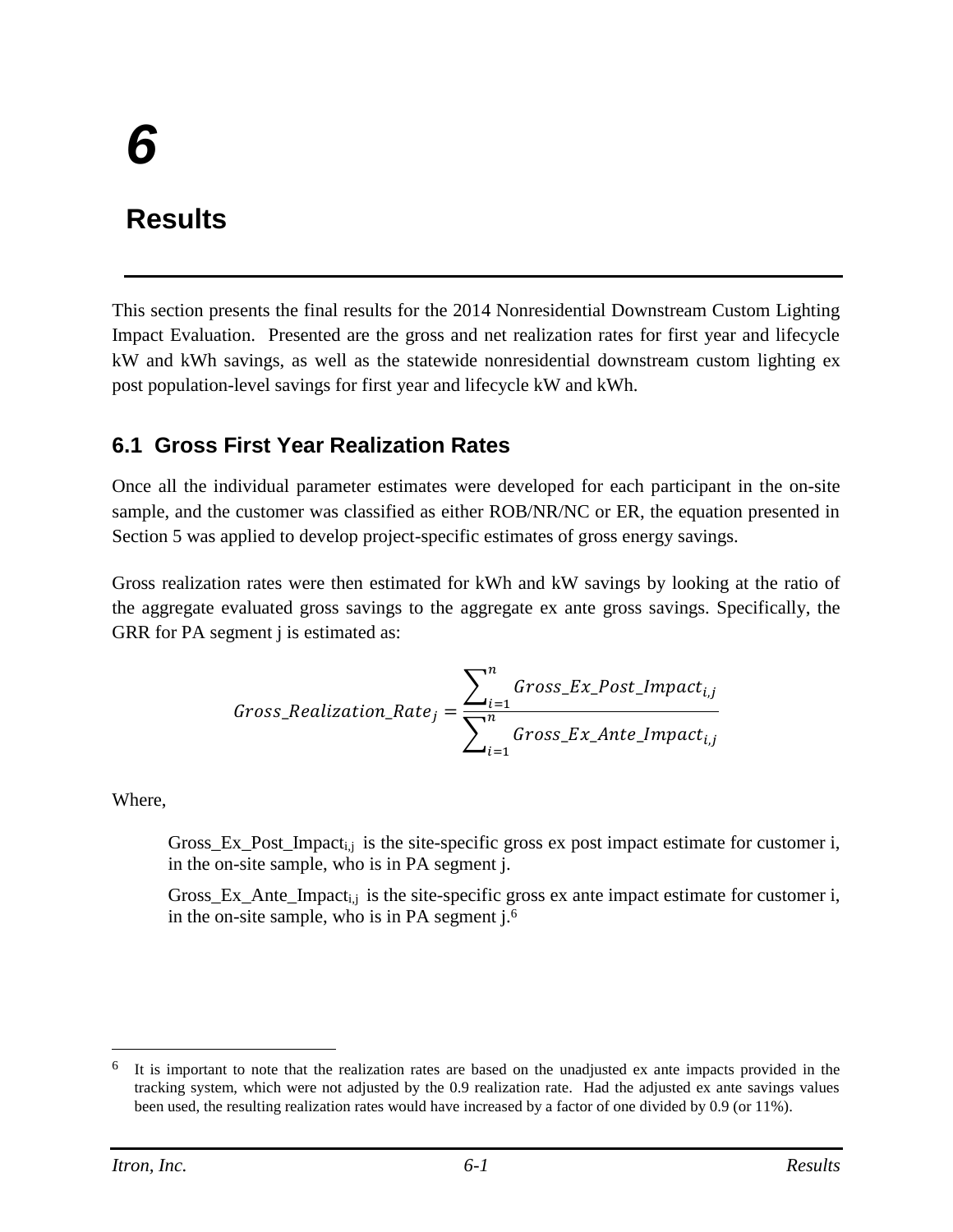Table 6-2 present the kWh and kW first year gross realization rates along with the corresponding ex ante and ex post first year gross kW and kWh savings for the overall nonresidential custom lighting population, by PA and statewide. The sample sizes and corresponding relative precisions are also shown.

| Table 6-1: 2014 Population Level First Year Gross kWh Realization Rates and |  |
|-----------------------------------------------------------------------------|--|
| <b>Sample Relative Precisions by PA</b>                                     |  |

| <b>Program</b><br>Administrator | <b>Sample</b><br><b>Size</b> | <b>Ex Ante Gross</b><br><b>MWh Savings</b> | <b>Ex Post Gross</b><br><b>MWh Savings</b> | <b>GRR kWh</b> | <b>Sample</b><br><b>Relative</b><br><b>Precision</b> |
|---------------------------------|------------------------------|--------------------------------------------|--------------------------------------------|----------------|------------------------------------------------------|
| PG&E                            | 23                           | 126.615                                    | 100,369                                    | 79%            | 4%                                                   |
| <b>SCE</b>                      | 23                           | 133,278                                    | 100.332                                    | 75%            | 6%                                                   |
| SDG&E                           | 16                           | 12.423                                     | 12.394                                     | 100%           | 5%                                                   |
| <b>Statewide</b>                | 62                           | 272,316                                    | 213,094                                    | 78%            | 4%                                                   |

|                                         | Table 6-2: 2014 Population Level First Year Gross kW Realization Rates and |
|-----------------------------------------|----------------------------------------------------------------------------|
| <b>Sample Relative Precisions by PA</b> |                                                                            |

| <b>Program</b><br>Administrator | <b>Sample</b><br><b>Size</b> | <b>Ex Ante Gross</b><br><b>MW Savings</b> | <b>Ex Post Gross MW</b><br><b>Savings</b> | <b>GRR kW</b> | <b>Sample</b><br><b>Relative</b><br><b>Precision</b> |
|---------------------------------|------------------------------|-------------------------------------------|-------------------------------------------|---------------|------------------------------------------------------|
| PG&E                            | 23                           | 16.0                                      | 13.0                                      | 81%           | 7%                                                   |
| <b>SCE</b>                      | 23                           | 15.1                                      | 11.6                                      | 77%           | 8%                                                   |
| SDG&E                           | 16                           | 2.1                                       | 2.3                                       | 112%          | 8%                                                   |
| <b>Statewide</b>                | 62                           | 33.2                                      | 27.0                                      | 81%           | 5%                                                   |

As discussed above in Section [5.3 t](#page-24-0)he ex post operating hours and delta wattage for projects completed in PG&E were generally less than the ex ante claim which results in an overall first year kWh and kW GRR of 79% and 81%, respectively. For SCE, the resulting kW and kWh GRRs (75% and 77%) were driven most significantly by lower ex post operating hours. For SDG&E, the ex post operating hours were virtually identical (at the PA level) and delta wattages were very similar to the ex ante assumptions which lends itself to a kWh GRR of roughly 100%. The ex post peak demand savings (especially for the large retail establishments) were also generally higher than ex ante estimates which helps to explain the kW GRR of 112%.

Despite these differences across PAs, the ex post kWh saving values produced GRRs with relative precision that ranged from 4% to 6% at the overall PA level at 90% confidence. At the statewide level, the GRR had a relative precision of 4%.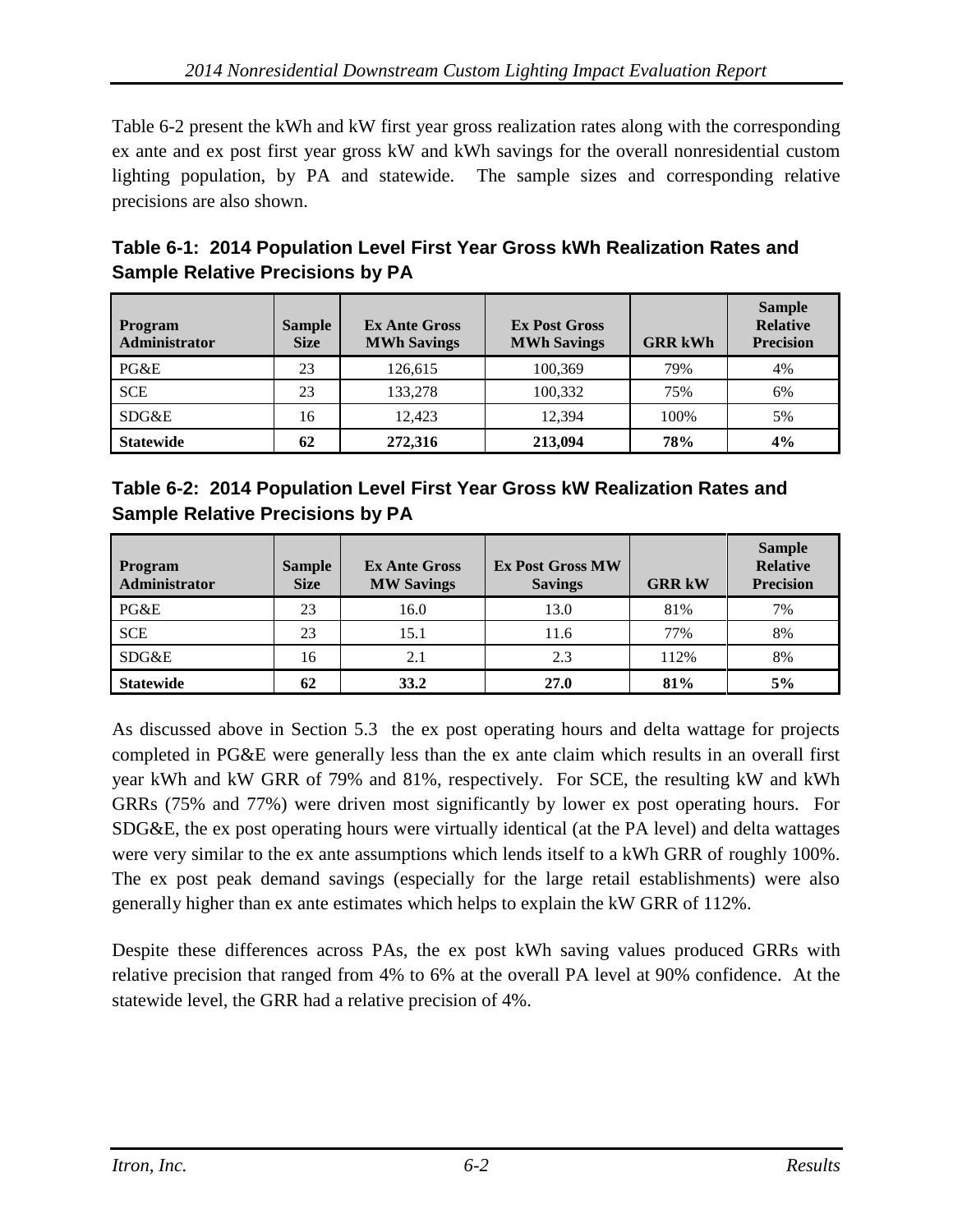## **6.2 Lifecycle Gross Realization Rates**

Because many measures have a dual baseline, the gross realization rates associated with the first year savings will differ from the gross realization rates associated with lifecycle savings. To estimate lifecycle savings, annual gross savings were estimated for each year through the measure's EUL and aggregated. No net present valuation was made, just a straight aggregation. For measures classified as ROB, the lifecycle savings equals the first year savings times the EUL. For measures classified as ER, the lifecycle savings equals the annual RUL period savings times the RUL plus the annual post-RUL savings times the EUL minus the RUL:

#### *ROB Lifecycle savings = EUL \* First Year Savings*

```
ER Lifecycle savings = RUL * RUL Period Savings + (EUL-RUL) * Post-RUL Savings
```
Gross lifecycle realization rates were then estimated by looking at the ratio of the evaluated gross lifecycle savings to the ex ante gross lifecycle savings. Table 6-3 and Table 6-4 present the kWh and kW lifecycle gross realization rates along with the corresponding ex ante and ex post lifecycle gross kW and kWh savings for the overall nonresidential custom lighting population, by PA and statewide. The sample sizes and corresponding relative precisions are also shown.

#### **Table 6-3: 2014 Population Level Lifecycle Gross kWh Realization Rates and Sample Relative Precisions by PA**

| <b>Program</b><br><b>Administrator</b> | <b>Sample</b><br><b>Size</b> | <b>Lifecycle Ex Ante</b><br><b>Gross MWh</b><br><b>Savings</b> | <b>Lifecycle Ex Post</b><br><b>Gross MWh</b><br><b>Savings</b> | <b>Lifecycle</b><br><b>GRR kWh</b> | <b>Sample</b><br><b>Relative</b><br><b>Precision</b> |
|----------------------------------------|------------------------------|----------------------------------------------------------------|----------------------------------------------------------------|------------------------------------|------------------------------------------------------|
| PG&E                                   | 23                           | 1,384,575                                                      | 1,002,849                                                      | 72%                                | 6%                                                   |
| <b>SCE</b>                             | 23                           | 1,387,300                                                      | 1,185,469                                                      | 85%                                | 7%                                                   |
| SDG&E                                  | 16                           | 148.038                                                        | 121.914                                                        | 82%                                | 4%                                                   |
| <b>Statewide</b>                       | 62                           | 2,919,913                                                      | 2,310,232                                                      | 79%                                | 4%                                                   |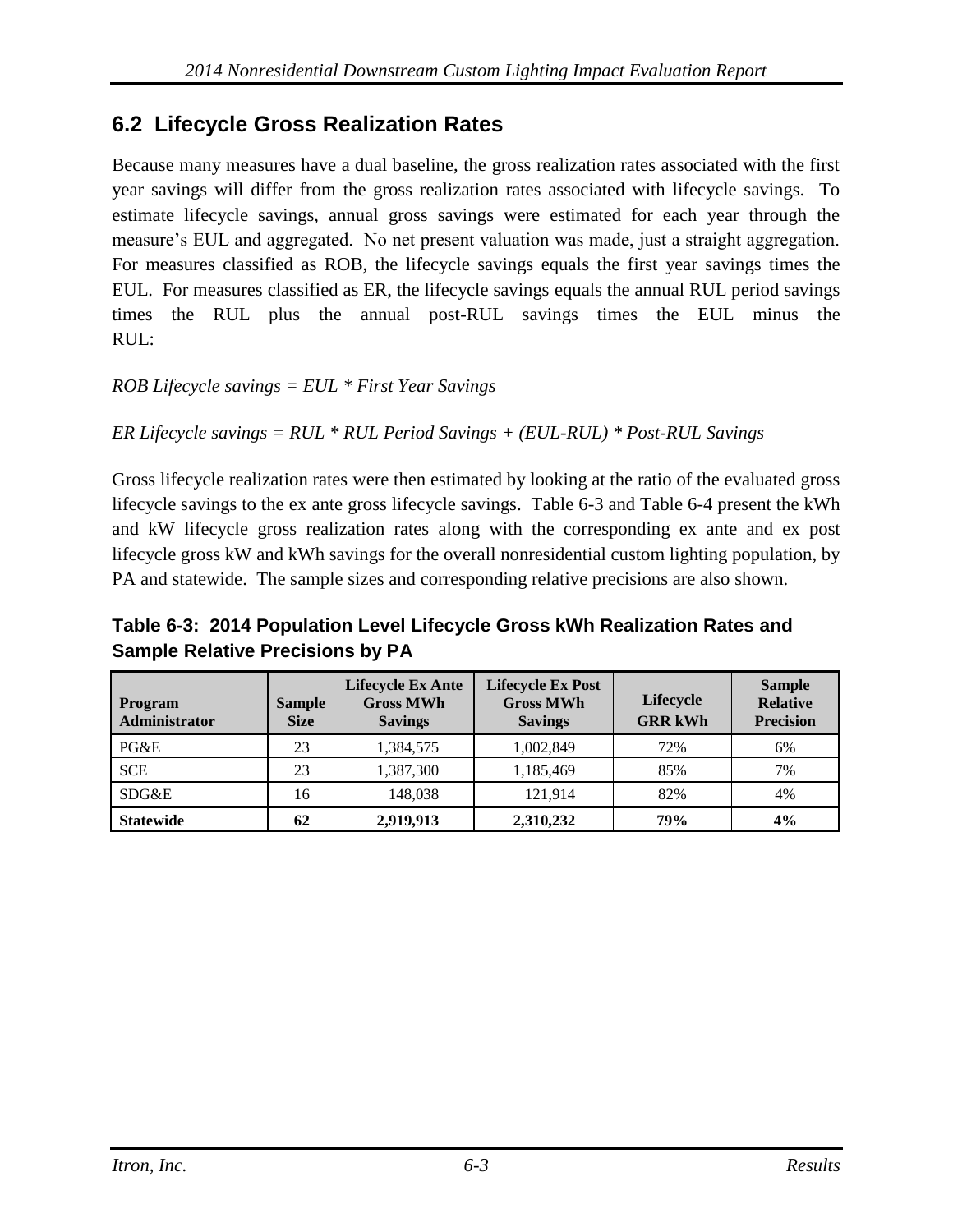| Program<br><b>Administrator</b> | <b>Sample</b><br><b>Size</b> | <b>Lifecycle Ex Ante</b><br><b>Gross MW</b><br><b>Savings</b> | <b>Lifecycle Ex Post</b><br><b>Gross MW</b><br><b>Savings</b> | <b>Lifecycle GRR</b><br>kW | <b>Sample</b><br><b>Relative</b><br><b>Precision</b> |
|---------------------------------|------------------------------|---------------------------------------------------------------|---------------------------------------------------------------|----------------------------|------------------------------------------------------|
| PG&E                            | 23                           | 178.0                                                         | 122.3                                                         | 69%                        | 8%                                                   |
| <b>SCE</b>                      | 23                           | $165.3*$                                                      | $120.7*$                                                      | 73%                        | 12%                                                  |
| SDG&E                           | 16                           | $25.3*$                                                       | $24.6*$                                                       | 97%                        | 8%                                                   |
| <b>Statewide</b>                | 62                           | 368.7                                                         | 267.6                                                         | <b>73%</b>                 | 6%                                                   |

#### **Table 6-4: 2014 Population Level Lifecycle Gross kW Realization Rates and Sample Relative Precisions by PA**

Lifecycle kW savings for 7 claims (6 for SCE and 1 for SDG&E) were adjusted by the evaluation team. The 6 SCE claims reported 0 first year kW savings, but claimed lifecycle kW savings. The effect was marginal – ex ante gross MW went from 167.5 to 165.3 and ex post went from 122.6 to 120.7 MW. For the 1 SDG&E claim, first year kWh savings were multiplied by the EUL and this value was applied to the lifecycle kW savings. This effect was significant and the correction changed the ex ante gross MW from 1,742.65 to 25.3 and ex post from 1,299.55 to 24.6 MW.

Overall, the kWh and kW lifecycle GRR for both PG&E (72% and 69%) and SDG&E (82% and 97%) decreased relative to the first year GRRs. These differences are predicated on the distribution of ER versus ROB measures along with the fact that the ex post EULs were generally lower than ex ante assumptions (as a result of higher operating hours). For SCE, the kW GRR was 73% and the kWh increased to 85%. This increase is best explained by the ex post EULs being greater than ex ante assumptions which resulted in the gross impacts extending further out in time.

The ex post kWh saving values produced lifecycle GRRs with relative precision that ranged from 6% to 7% at the overall PA level at 90% confidence. At the statewide level, the kWh GRR had a relative precision of 4%.

## **6.3 Net First Year Realization Rates**

The gross realization rates presented above were based on the on-site sample, however NTGRs were developed for the larger participant phone survey sample. NRRs were calculated by PA as the product of the segment's NTGR and GRR:

$$
NRR_j = NTGR_j \times GRR_j
$$

Where,

 $NRR_i$  is the segment-specific NRR for PA segment j

NTGR  $\mathbf{i}$  is the segment-specific NTGR for PA segment j, based on the phone survey sample.

 $GRR_i$  is the segment-specific GRR for PA segment j, based on the onsite sample.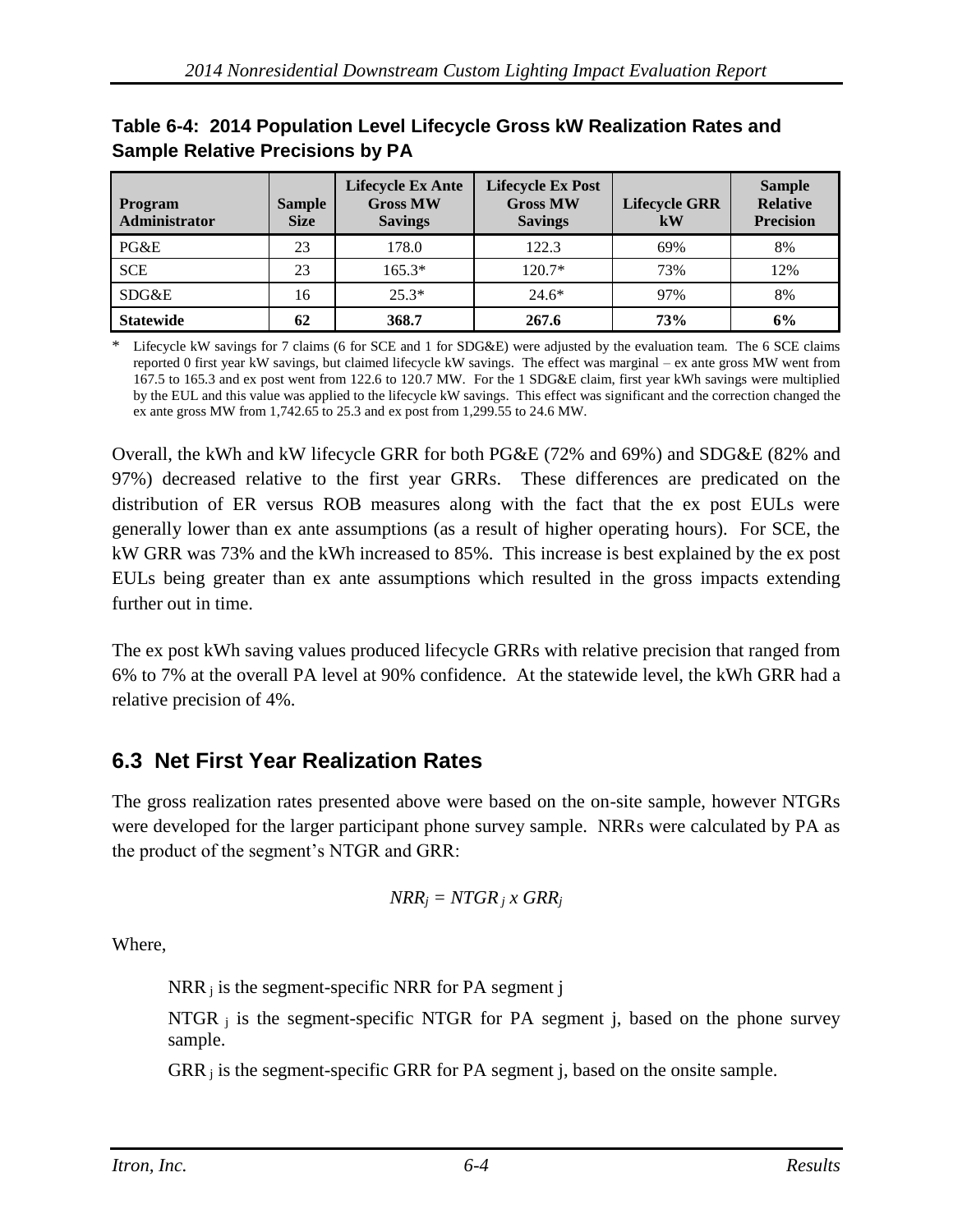Table 6-5 presents the ex ante and ex post NTGR values weighted by ex post kWh and kW savings, by PA and statewide, along with relative precisions. At the PA level, ex post NTGs weighted by kWh range from 0.47 in SCE to 0.55 in SDG&E. While the ex post NTGs do not vary significantly across PAs, they do when compared to the ex ante values. For PG&E and SCE, the ex post kWh NTGs for the smaller projects (<50,000 kWh savings for PG&E and <75,000 kWh savings for SCE) were lower than any other sample segment for each PA at 0.44 and 0.37, respectively. This is compared to 0.71 for each PA at the very large segment level. For each of these PAs, indoor and outdoor LED fixture retrofit projects also represented a significant share of net project interviews completed (34 of 67 interviews in PG&E and 26 of 56 interviews in SCE). These types of projects, which included city street lights, billboards and parking lots, generally had kWh NTGs in the 0.44 to 0.49 range. In SCE, the ex ante NTG for all these projects was 0.85 which is significantly greater than what was collected as part of the ex post net interviews. For SDG&E, the very large segment had the highest kWh weighted NTG (.69), which was based on a sample size of 2 and the large segment had the lowest at 0.43. This segment was represented by large corporate retail establishments and a federal military facility. Overall, at the statewide level, the ex post NTGRs are roughly 30% less than the ex ante values.

|                          |                              | kWh Weighted Results          |                               |           |                               | <b>kW Weighted Results</b>    |     |
|--------------------------|------------------------------|-------------------------------|-------------------------------|-----------|-------------------------------|-------------------------------|-----|
| Program<br>Administrator | <b>Sample</b><br><b>Size</b> | <b>Ex Ante</b><br><b>NTGR</b> | <b>Ex Post</b><br><b>NTGR</b> | <b>RP</b> | <b>Ex Ante</b><br><b>NTGR</b> | <b>Ex Post</b><br><b>NTGR</b> | RP  |
| PG&E                     | 67                           | 0.64                          | 0.51                          | 7%        | 0.65                          | 0.52                          | 6%  |
| <b>SCE</b>               | 56                           | 0.76                          | 0.47                          | 9%        | 0.73                          | 0.46                          | 8%  |
| SDG&E                    | 18                           | 0.61                          | 0.55                          | 12%       | 0.61                          | 0.61                          | 10% |
| <b>Statewide</b>         | 141                          | 0.69                          | 0.49                          | 5%        | 0.68                          | 0.51                          | 4%  |

<span id="page-33-0"></span>**Table 6-5: Comparison of Ex ante and Ex post NTGRs by PA with Relative Precisions, Weighted by kWh and kW Savings** 

Table 6-6 and Table 6-7 present the kWh and kW first year net realization rates along with the corresponding ex ante and ex post first year net kW and kWh savings for the overall nonresidential custom lighting population, by PA and statewide. The sample sizes and corresponding relative precisions are also shown.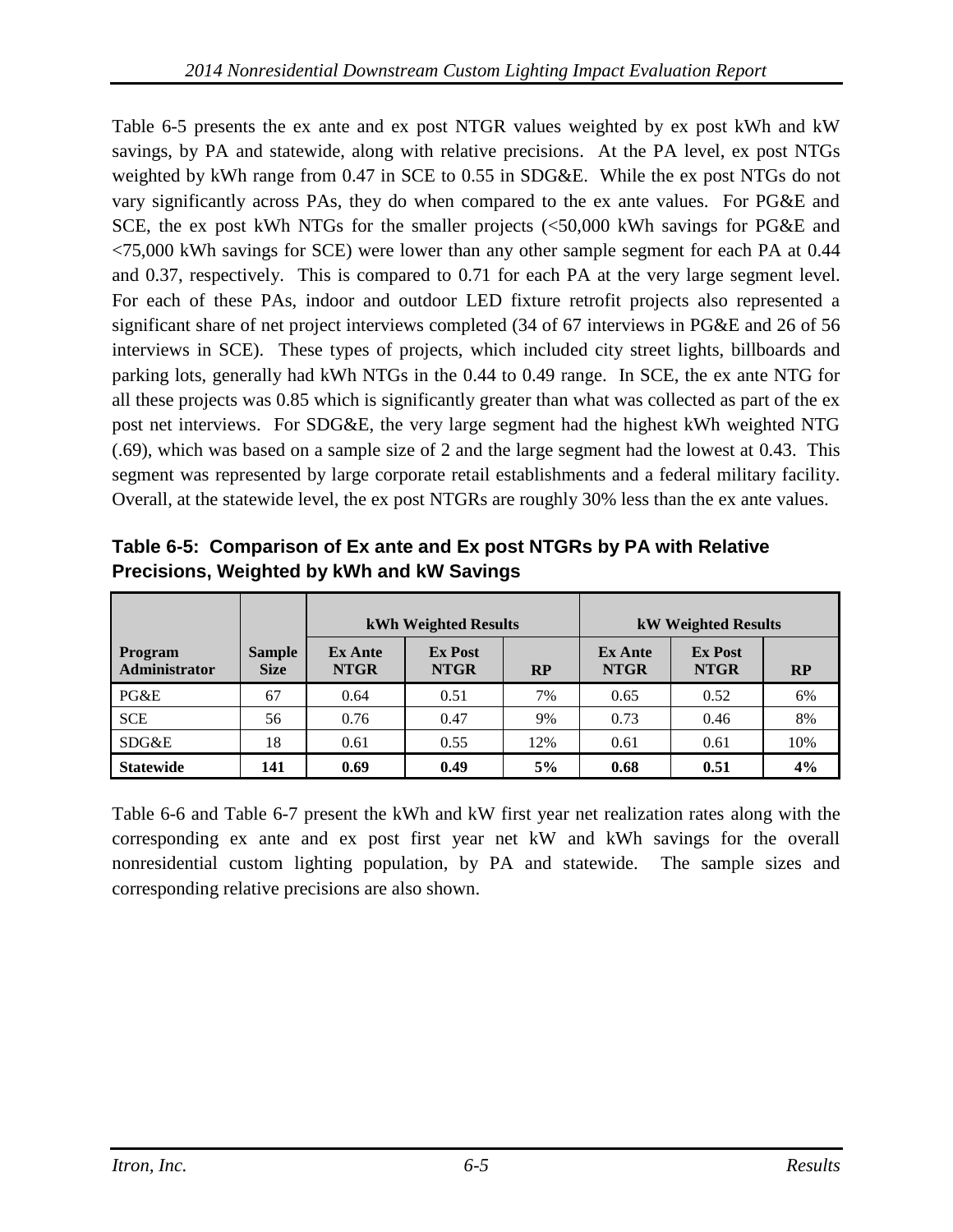| Program<br>Administrator | <b>Sample</b><br><b>Size</b> | <b>Ex Ante Net MWh</b><br><b>Savings</b> | <b>Ex Post Net MWh</b><br><b>Savings</b> | <b>NRR kWh</b> | <b>Sample</b><br><b>Relative</b><br><b>Precision</b> |
|--------------------------|------------------------------|------------------------------------------|------------------------------------------|----------------|------------------------------------------------------|
| PG&E                     | 23                           | 80,182                                   | 50.715                                   | 63%            | 9%                                                   |
| <b>SCE</b>               | 23                           | 102,381                                  | 47.144                                   | 46%            | 11%                                                  |
| SDG&E                    | 16                           | 7.619                                    | 6.807                                    | 89%            | 13%                                                  |
| <b>Statewide</b>         | 62                           | 190.181                                  | 104.666                                  | 55%            | 6%                                                   |

| Table 6-6: 2014 Population Level First Year Net kWh Realization Rates and |  |
|---------------------------------------------------------------------------|--|
| <b>Sample Relative Precisions by PA</b>                                   |  |

| Table 6-7: 2014 Population Level First Year Net kW Realization Rates and Sample |  |
|---------------------------------------------------------------------------------|--|
| <b>Relative Precisions by PA</b>                                                |  |

| Program<br>Administrator | <b>Sample</b><br><b>Size</b> | <b>Ex Ante Net MW</b><br><b>Savings</b> | <b>Ex Post Net MW</b><br><b>Savings</b> | <b>NRR kW</b> | <b>Sample</b><br><b>Relative</b><br><b>Precision</b> |
|--------------------------|------------------------------|-----------------------------------------|-----------------------------------------|---------------|------------------------------------------------------|
| PG&E                     | 23                           | 10.2                                    | 6.8                                     | 66%           | 9%                                                   |
| <b>SCE</b>               | 23                           | 11.2                                    | 5.3                                     | 47%           | 11%                                                  |
| SDG&E                    | 16                           | 1.3                                     | 1.4                                     | 112%          | 13%                                                  |
| <b>Statewide</b>         | 62                           | 22.7                                    | 13.5                                    | 59%           | 6%                                                   |

The NRRs differ from the GRRs due to differences between the ex post and ex ante NTGRs. For PG&E and SCE, the ex post NTGRs are less than the ex ante NTGRs, which explains why the NRRs are lower than the GRRs. The SDG&E first year kW NRR is almost identical to the first year GRR because the ex post NTG was almost identical to the ex ante NTG.

Overall, the ex post gross savings and NTG produced kWh NRRs with relative precision that ranged from 9% to 13% at the overall PA level at 90% confidence. At the statewide level, the NRR had a relative precision of 6%.

## **6.4 Lifecycle Net Realization Rates**

Lifecycle NRRs were estimated in a similar way as lifecycle GRRs, by looking at the ratio of the evaluated ex post net lifecycle savings to the ex ante net lifecycle savings. The approach is identical to that for the lifecycle GRRs, but using net savings instead of gross.

Table 6-8 and Table 6-9 present the kWh and kW lifecycle NRRs along with the corresponding ex ante and ex post lifecycle net kW and kWh savings for the overall nonresidential custom lighting population, by PA and statewide. The sample sizes and corresponding relative precisions are also shown.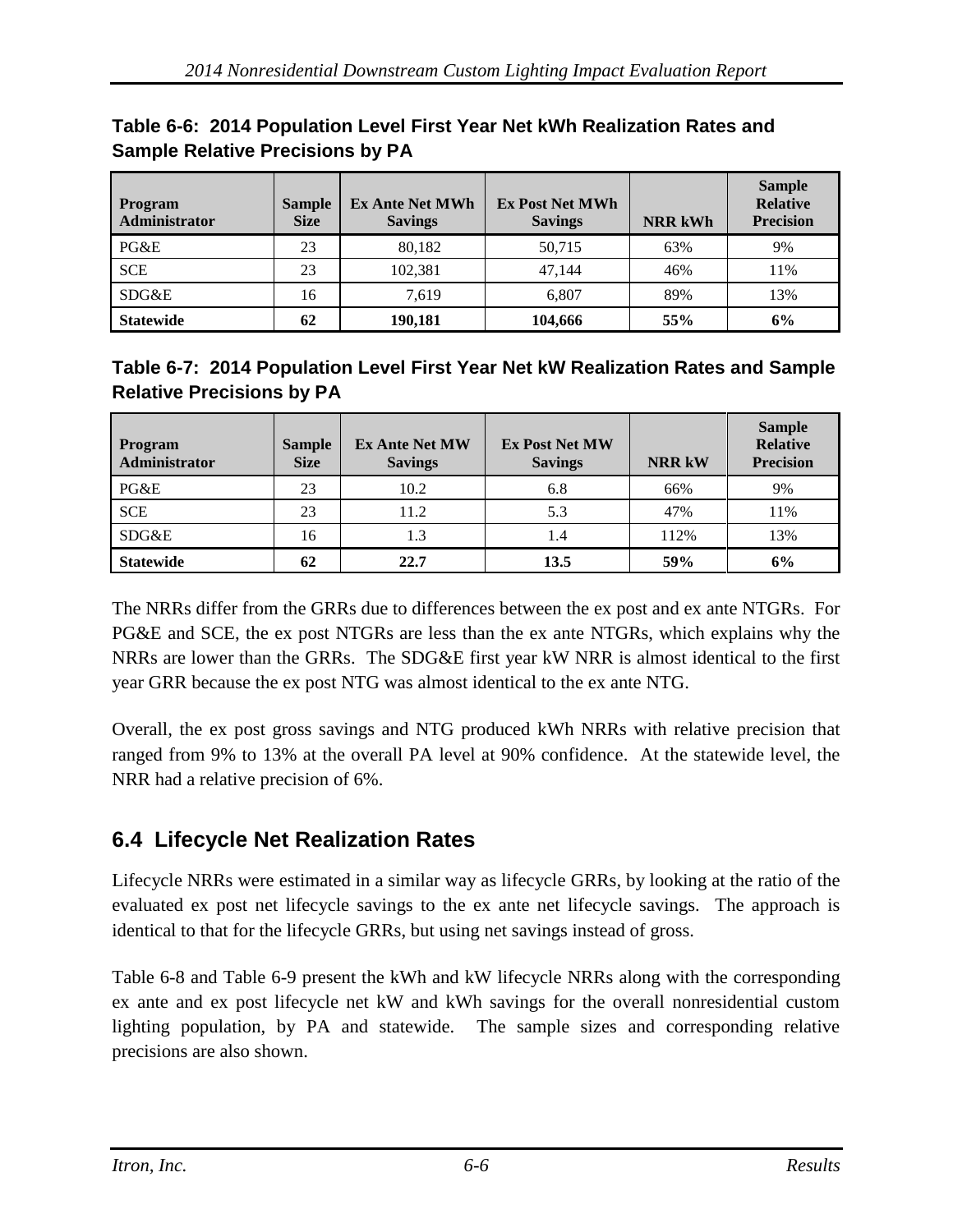| <b>Program</b><br><b>Administrator</b> | <b>Sample</b><br><b>Size</b> | <b>Lifecycle Ex Ante</b><br><b>Net MWh Savings</b> | <b>Lifecycle Ex Post</b><br><b>Net MWh Savings</b> | <b>Lifecycle</b><br><b>NRR kWh</b> | <b>Sample</b><br><b>Relative</b><br><b>Precision</b> |
|----------------------------------------|------------------------------|----------------------------------------------------|----------------------------------------------------|------------------------------------|------------------------------------------------------|
| PG&E                                   | 23                           | 879,476                                            | 506.731                                            | 58%                                | 9%                                                   |
| <b>SCE</b>                             | 23                           | 1,050,326                                          | 557,025                                            | 53%                                | 11%                                                  |
| SDG&E                                  | 16                           | 89.849                                             | 66.958                                             | 75%                                | 13%                                                  |
| <b>Statewide</b>                       | 62                           | 2,019,652                                          | 1,130,714                                          | 56%                                | 7%                                                   |

#### **Table 6-8: 2014 Population Level Lifecycle Net kWh Realization Rates and Sample Relative Precisions by PA**

## **Table 6-9: 2014 Population Level Lifecycle Net kW Realization Rates and Sample Relative Precisions by PA**

| <b>Program</b><br>Administrator | <b>Sample</b><br><b>Size</b> | <b>Lifecycle Ex Ante</b><br><b>Net MW Savings</b> | <b>Lifecycle Ex Post</b><br><b>Net MW Savings</b> | <b>Lifecycle NRR</b><br>kW | <b>Sample</b><br><b>Relative</b><br><b>Precision</b> |
|---------------------------------|------------------------------|---------------------------------------------------|---------------------------------------------------|----------------------------|------------------------------------------------------|
| PG&E                            | 23                           | 114.1                                             | 63.6                                              | 56%                        | 10%                                                  |
| <b>SCE</b>                      | 23                           | 120.5                                             | 55.1                                              | 46%                        | 14%                                                  |
| SDG&E                           | 16                           | 15.4                                              | 15.1                                              | 98%                        | 13%                                                  |
| <b>Statewide</b>                | 62                           | 250.0                                             | 133.9                                             | 54%                        | 8%                                                   |

Lifecycle kW savings for 7 claims (6 for SCE and 1 For SDG&E) were adjusted by the evaluation team. The 6 SCE claims reported 0 first year kW savings, but claimed lifecycle kW savings. The effect was marginal – ex ante net MW went from 121.8 to 120.5 and ex post went from 56.0 to 55.1 MW. For the 1 SDG&E claim, first year kWh savings were multiplied by the EUL and this value was applied to the lifecycle kW savings. This effect was significant and the correction changed the ex ante net MW from 1,045.8 to 15.4 and ex post from 798.0 to 15.1 MW.

The objective of this study was to develop lifecycle NRRs that could be used to estimate IOU level savings across all nonresidential custom lighting measures that are statistically significant. The ex post kWh saving values produced lifecycle kWh NRRs with relative precision that ranged from 9% to 13% at the overall PA level at 90% confidence and kW NRRs at the 10% to 14% range. At the statewide level, the lifecycle kWh NRR had a relative precision of 7%, compared to the target of 90/20 and the lifecycle kW NRR has a relative precision of 8%.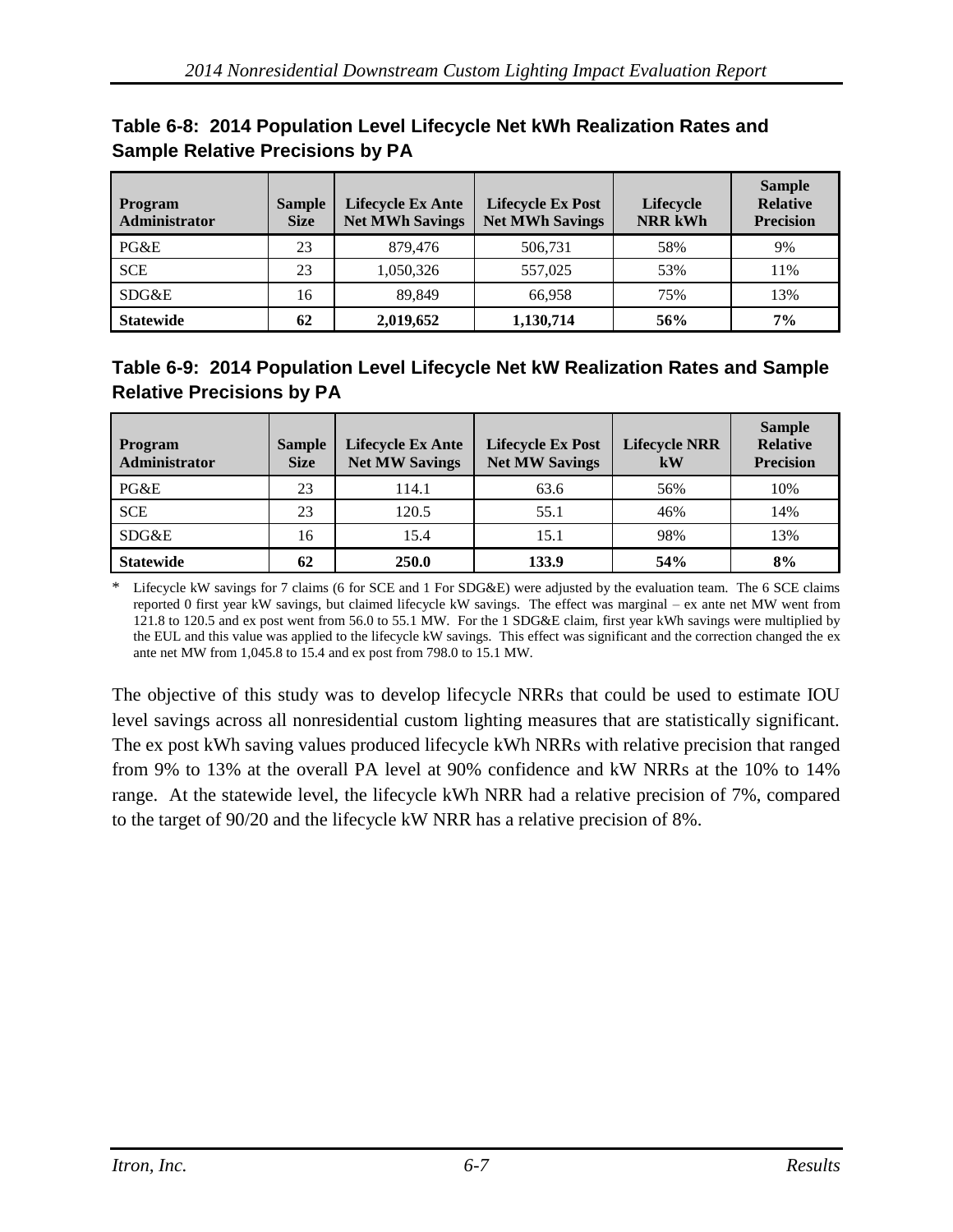# **Conclusions and Recommendations**

This section presents recommendations related to the findings developed for this evaluation. Recommendations are typically associated with specific parameters that comprise the energy savings calculations.

**Conclusion 1: Projects that claim a program-induced early retirement do not always provide sufficient documentation to justify early replacement.** 

**Recommendation 1: Projects that claim a program-induced early retirement must provide sufficient documentation to justify early replacement (ER).** Each project claiming early replacement should provide a narrative description justifying that classification, including documenting the age and condition of the replaced equipment, using the criteria provided in the CPUC draft guidance document "Project Basis (RET, ROB, etc.), EUL/RUL Definitions, & Preponderance of Evidence" dated  $1/29/14$ .<sup>7</sup>

**Conclusion 2: Program tracking data is sometimes incorrectly reporting RULs for early replacement projects.** For some early replacement projects with a dual baseline, the tracking system was reporting RULs that were equal to the EUL. The lifecycle savings were calculated for the full EUL period (akin to an ROB calculation). Some of these projects had a significant reduction in annual savings for the post-RUL which were not captured in the ex ante savings. The project applications correctly identified the second baseline savings, but they were not being accounted for because of the incorrect application of the RUL.

**Recommendation 2: Program tracking data that correspond to early replacement projects using a dual baseline should ensure that the reported RUL does not equal the reported EUL.**

**Conclusion 3: Programs installing dual baseline measures can influence both the timing and the efficiency of the measure installed.** During the RUL period, both timing and efficiency can be influenced by the program; however during the post-RUL period, the program can only influence the efficiency of the installed equipment.

 $\overline{a}$ 

<sup>7</sup> http://www.energydataweb.com/cpuc/deliverableView.aspx?did=1035&uid=0&tid=0&cid=